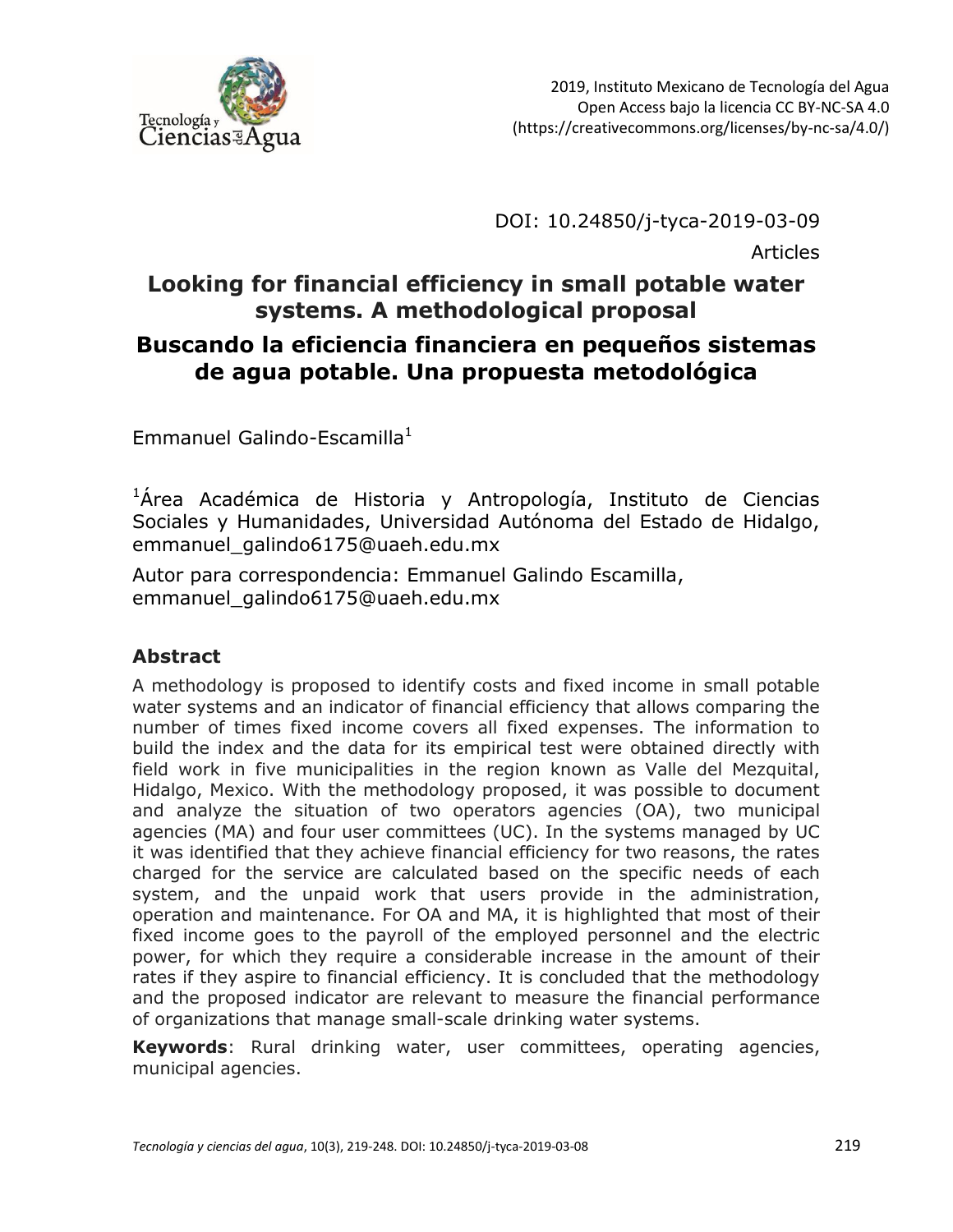

#### **Resumen**

Se propone una metodología para identificar los costos e ingresos fijos en pequeños sistemas de agua potable y un indicador de eficiencia financiera que permite comparar el número de veces que los ingresos fijos cubren la totalidad de gastos fijos. La información para construir el índice y los datos para su prueba empírica se obtuvieron de manera directa con trabajo de campo en cinco municipios de la región conocida como Valle del Mezquital, Hidalgo, México. Con la metodología que se propone fue posible documentar y analizar la situación de dos organismos operadores (OO), dos direcciones municipales (DM) y cuatro comités de usuarios (CU). En los sistemas manejados por CU se identificó que alcanzan la eficiencia financiera por dos razones, las tarifas que cobran por el servicio se calculan con base en las necesidades específicas de cada sistema, y por el trabajo no remunerado que aportan los usuarios en la administración, operación y mantenimiento. Para los OO y las DM se destaca que la mayor parte de sus ingresos fijos se destina a la nómina del personal empleado y la energía eléctrica, por lo que requieren un aumento considerable en el monto de sus tarifas si aspiran a la eficiencia financiera. Se concluye que la metodología y el indicador propuesto son pertinentes para medir el desempeño financiero de las organizaciones que manejan sistemas de agua potable de pequeña escala.

**Palabras clave**: agua potable rural, comités de usuarios, organismos operadores, agencias municipales.

Received: 03/05/2018 Accepted: 13/12/2018

## **Introduction**

In Mexico, according to the criteria of the National Water Commission (Conagua), the efficiency of a drinking water system to supply large population centers is defined as the ability to capture, deliver, regularize, purify and distribute water from the natural source to the consumers (Conagua, 2012:1).

Moreover, to measure what has been called Overall Efficiency of service quality of drinking water, three components are analyzed with their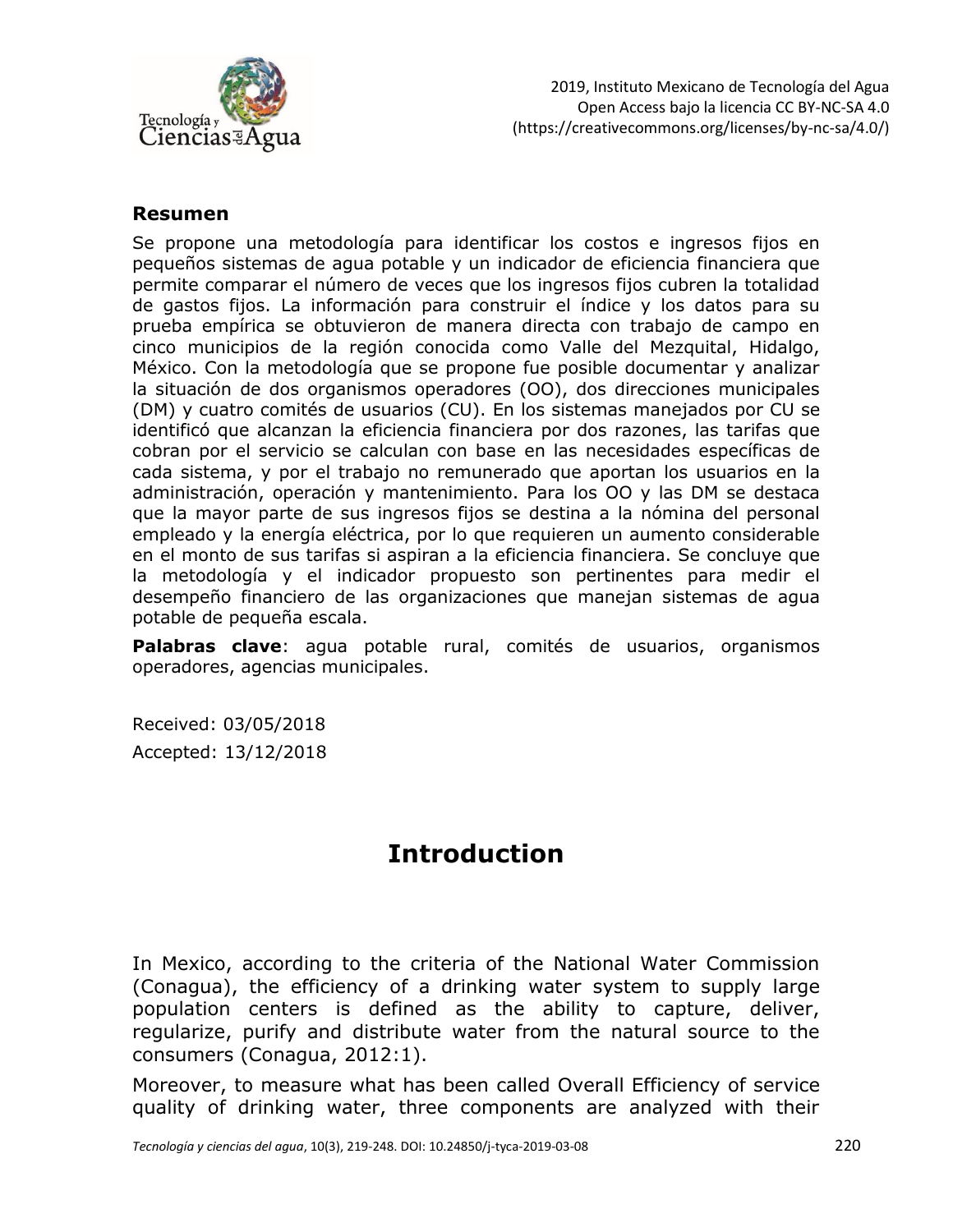

respective indicators: production and distribution engineering; trade in services; and institutional development. Thus, under these criteria, it is considered that a system loses efficiency when it starts to use excessive human, material and economic resources in any or all of these components (Conagua, 2012:1).

Such operational definition and methodological proposal are applied only to large drinking water systems, that is to say, the supply to cities. However, in the absence of an appropriate methodology on a small scale, this represents an excellent starting point in the search for the efficiency of drinking water supply in rural areas, bearing in mind that in this service type it is also possible to identify and analyze some of the indicators from these components.

Under the general framework described, the objective of this article is to propose a methodology to identify fixed costs, also the fixed income incurred by an organization to fulfill its task to provide drinking water services to small population centers, and propose an indicator that allows measuring the number of times that the fixed income is enough to cover the fixed costs.

It is relevant to clarify that both in the methodological proposal and in the efficiency index, which is here posed; only two of the components listed above are partially referenced: the trade in services and the institutional development. For the first, only two of its nine indicators were identified: tariffs and roster of users, and for the second, only one of its eight indicators: organized autonomy (Conagua, 2012:1).

The choice of the study area and the analyzed cases are justified because of the current legal framework –emanated from the constitutional article 115 of the National Water Law of 1992 and the State Water and Sewerage Law of Hidalgo of 1999– gives the Municipal Administrations of the State the faculty to handle the piped water supply systems of its administrative jurisdiction, and because the aforementioned State Law also empowers local authorities to create municipal or decentralized inter-municipal, under the assumption that such management can achieve technical efficiency and financial autonomy in the service endowment (Galindo & Palerm, 2007 and 2016; Congreso de la Unión, 2019).

Furthermore, according to the information from official sources, the State of Hidalgo is divided into 84 municipalities that, until 2010, count with 4 714 locations. Of these, 97.0% had fewer than 2 500 inhabitants,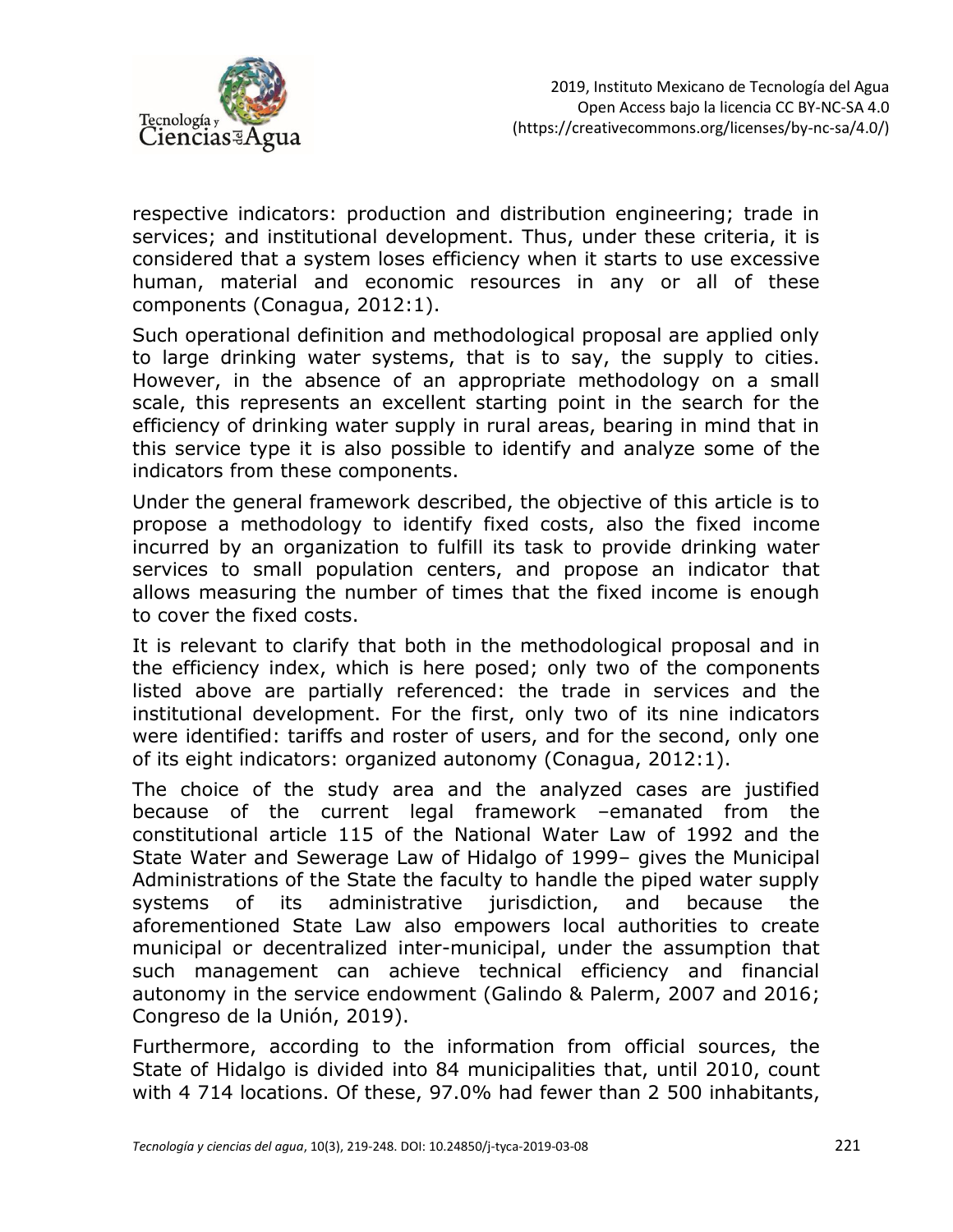

another 2.6% with a population between 2 500 to 14 999, and only 11 locations with more than 20 000 were listed (INEGI, 2011 a).

Finally, it is noteworthy that Article 30 of the State Law for Water and Sewerage of Hidalgo points out that it will promote the creation of Municipal Water Utilities (OO in Spanish) in those municipals where the main community is greater than 2 500 inhabitants (POEH, 1999). However, until the year 2015, in the referred state, a total of 33 water utilities were counted (CVIA, 2015). That is to say, while the official provisions on the subject have been fulfilled, it is also notorious that there are a considerable number of municipalities where this organizational figure for water management is not present.

Another peculiarity is that according to Article 25 of the same law, it is up to the local congress to approve the fees to be charged for drinking water systems (POEH, 1999). One might, therefore, wonder what the role of the users and the private sector is in those cases where the municipality is not responsible for the service.

### **Water as a public service and dominant management models in the light of the Mexican case**

A discussion, with specific cases, on the issue of drinking water in general, and the small scale in particular is justified since it has been said that water supply for human consumption is a public service. And that this, by its nature, has the capacity to generate economies of scale the same for economies of agglomeration or scope (Solanes, 1999; Jouravlev, 2004).

With such assuming theorists, in practice, five globally dominant models have been made to provide the service: direct public management; corporate services company; private management concession; direct private management with no concession; and public company (Blokland, Braadbaar & Schwarts, 2000).

In accordance with the search and review of published materials between 1990 to 2010, it can be said that during those two decades it was notorious the diffusion and impulse of the five models mentioned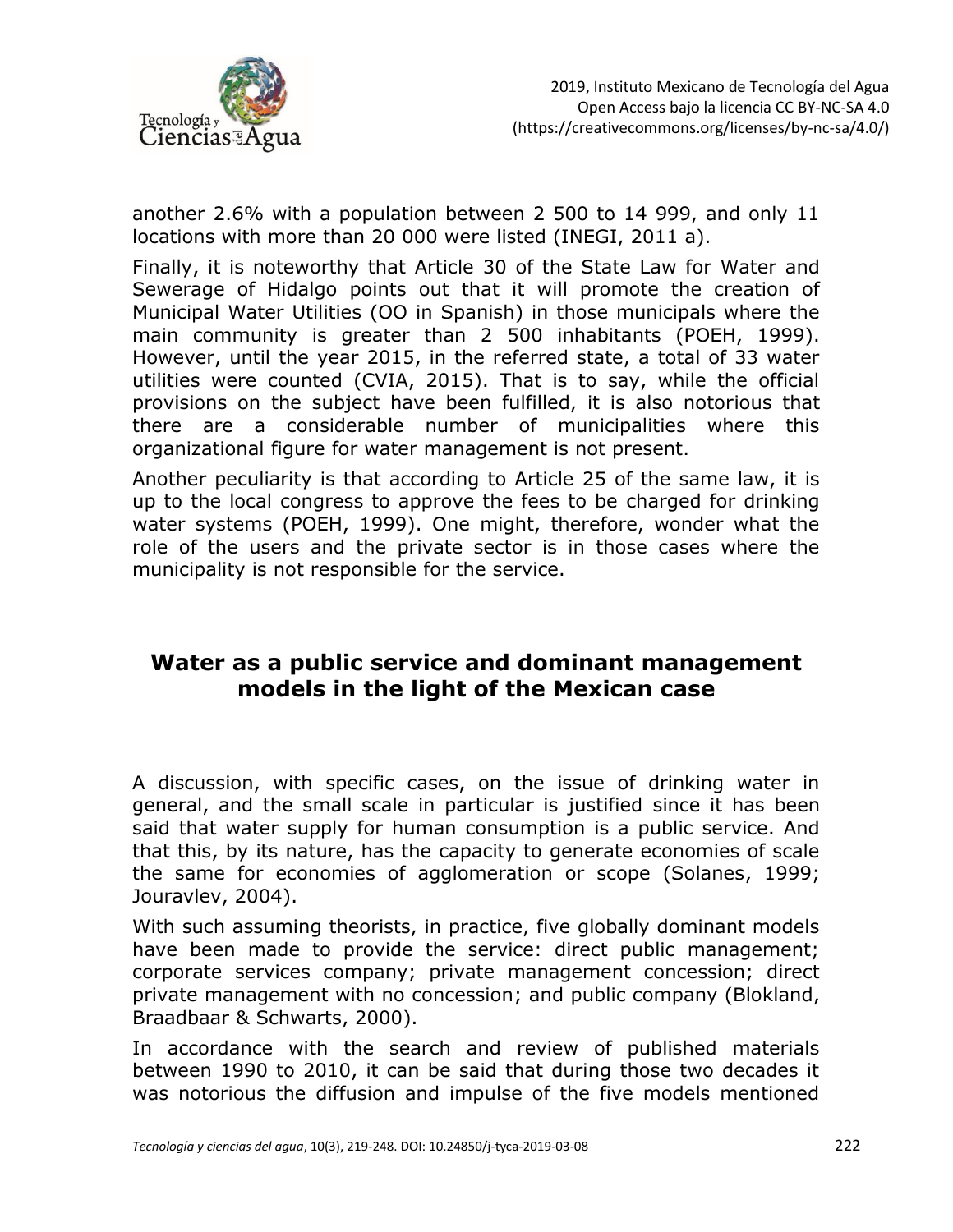

above; the little discussion about its viability; in the specific case regarding the supply of small-scale drinking water, it was rare to raise the direct participation of the users in the construction and management of the infrastructure, as well as in the decision making to establish fees, hiring employees, fixing agreements and establishing sanctions (Ávila, 1996 and 2002; Pineda, 1998; Burguete, 2000; Barreda 2006; Barkin, 2006; Caldera, 2006; Dávila, 2006; Galindo & Palerm, 2007; Jiménez & Palerm, 2007; Rodríguez, 2007; Romero, 2007; Saldivar, 2007; Mejía & Kauffer, 2008; Galindo & Palerm 2012; Palerm 2014 a).

Such a situation changed in the current decade, and regarding the management of small-scale piped water service, we can say that the debate has become more acute, hence, there are two very influential contradictory positions. On one side are the studies that show the management efficiency by users and their contribution to both the local self-government and alternative governance (Ostrom, 2011), and, on the other, the ones that show that community management is not an effective framework for providing the service because it is somewhat inefficient (Chowns, 2015).

In other words, there is a debate between a management with some state participation, either directly through the municipalities or partially by decentralized operators, against a management by users with defined institutional and organizational designs by self-government and selfmanagement (Aguilar, 2011; Vagliente, 2011; Sandoval, 2011; Galindo & Palerm, 2012; Villareal 2012; Bustos-Cara, Sartor, & Cifuentes 2013; Kreimann, 2013; Vargas, 2015; Galindo & Palerm, 2016; Nicolás-Arteo, 2016).

Concerning the Mexican case, it can be said that its particularity lies in that this type of management was promoted from the central government at the beginning of the twentieth century, specifically from 1930, implemented in the first Six-year Plan term (SPP, 1985). It can also be affirmed that during the remainder of this century there were a series of policies and programs aimed at building new systems or upgrading of existing ones under the form of piping network, with the uniqueness that in all of them the participation of users with manpower and materials from the region was included (SSA, 1965; COPLAMAR, 1970; Aboites, 1999; Birrichaga, 2007).

According to the above, it can be said that it has been nearly a century that the Mexican State included the rural drinking water among its policies, and despite this long learning process, the relevance of self-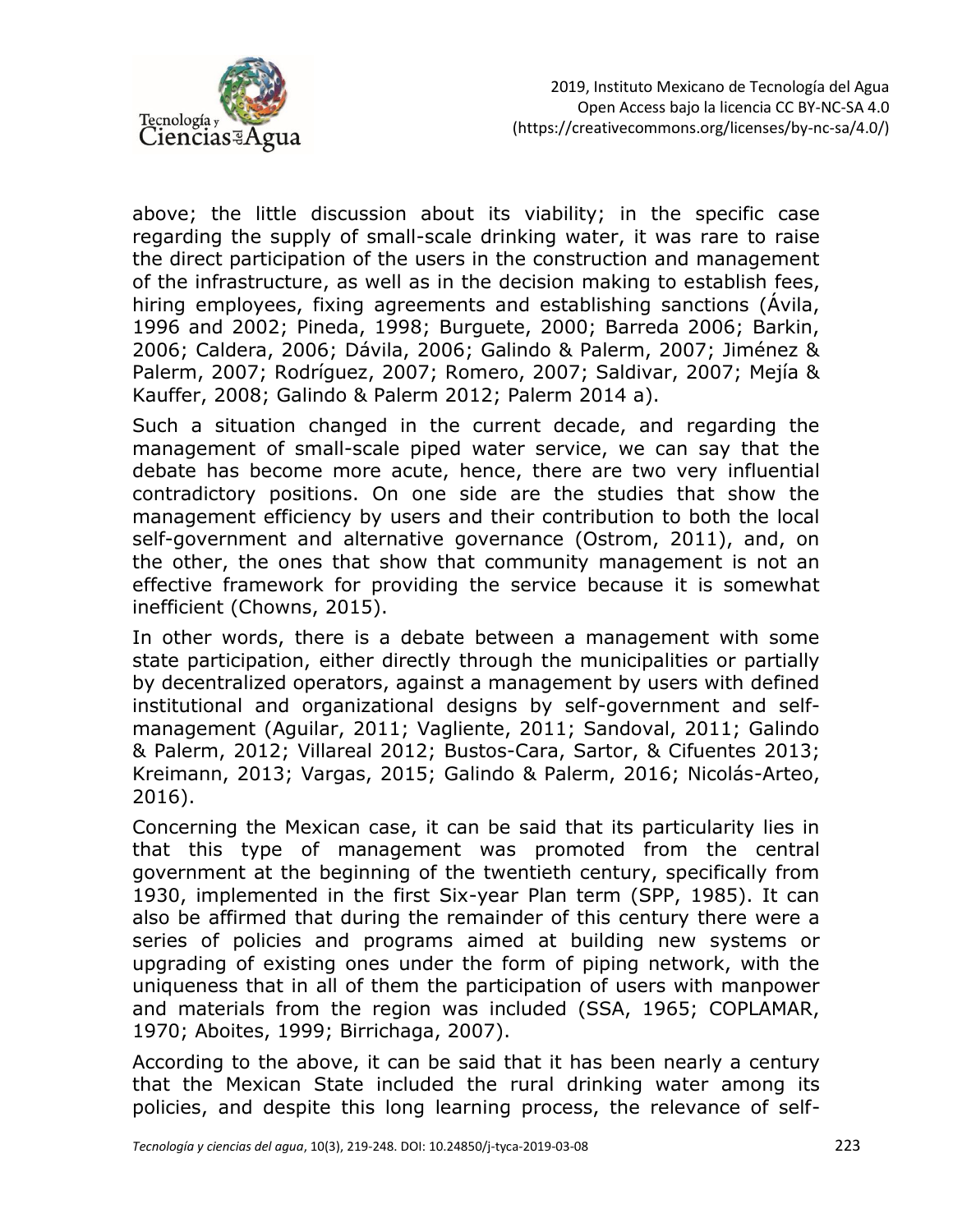

government and self-management is now being debated under that kind of service.

Another special feature of the Mexican case is in the search for financial efficiency of drinking water systems. Concerning this point in particular, it stands out that it has been four decades since the central government initiated actions in this matter, and that an official response to this was the transfer of systems, which were managed by the Federal Drinking Water Boards, to the federation and municipalities entities (SAHOP, 1981; Martínez, 1998; Pineda, 1998; Dávila, 2006; Aboites, 2009).

However, for thirty years, the municipalities have also made legal and administrative actions to, in turn, delegate such constitutional attribution either to decentralized utilities of the municipal administration or, if applicable, to private companies with any experience in the field (CNA, 1994; CONAGUA, 2001; Pineda, 2002; Soares, 2007; Romero, 2007; Lutz & Salazar, 2011).

It is relevant to highlight that from the beginning of the transfer process to the federal entities, they issued their own legal systems in the field, and although the differences are marked from one state to the another, in general the municipalities have chosen one of the following four options: to provide service in a direct way, decentralize it in Water Utilities managed by government boards; cede it to the private sector; or confer it to users grouped in some legal figure (CONAGUA, 2001 & 2004; Aguilar, 2011; Palerm 2014 B; Galindo & Palerm, 2016).

This is the panorama of drinking water management in Mexico. At the end of the first decade of this century, an official publication on utilities documented that they had 2 517 units that are dedicated to this service throughout the country and that such units employed a total of 110 038 people (INEGI, 2011 b).

Another data from the same source indicates that the registered water utilities reported expenses for an amount of 17 670 000 pesos, which were allocated to five major items in the following order of importance: electricity bill payment; bulk water bill payment; the purchase of physicochemical agents; payments for repairs and replacement parts; payment for fuels and lubricants; and the payment for personnel, advertising, stationery, communication services, professional services and insurance premiums, among others (INEGI, 2011 b).

In the light of this information there is also a doubt about the number of community organizations for the supply of drinking water in rural and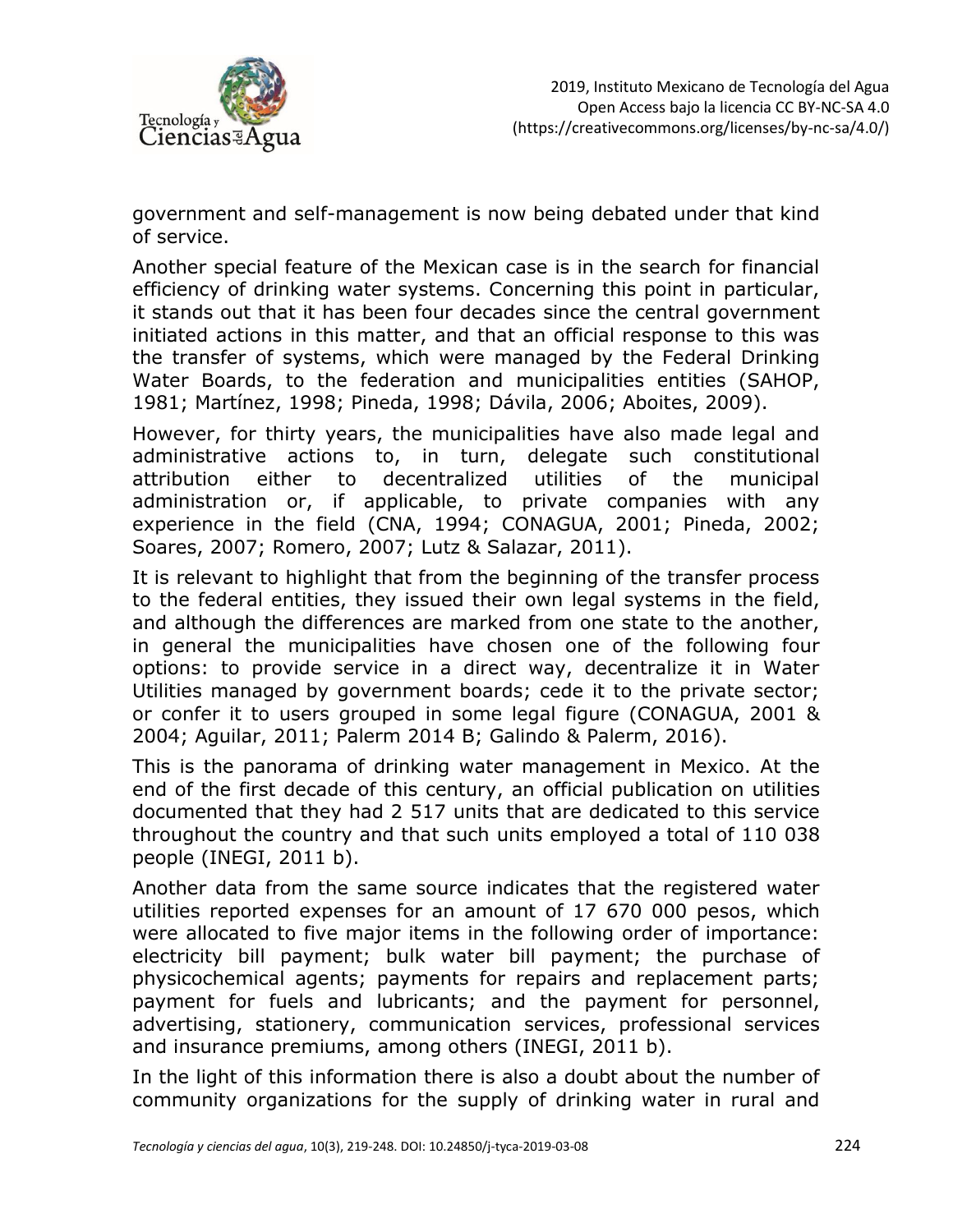

peri-urban areas of Mexico, as well as the people's profile that is responsible for operation and administration of such systems, and especially what their regular expenses and financial standing are to cover them. The latter, as already stated, is the central theme of this article.

#### **Tariff as an element for financial efficiency**

In terms of water for human consumption, the discussion on the role of tariffs and their collection is not new in Mexico and has not been free from controversy (Solis, 2005, Pineda, 2006 and 2008; Saldivar 2007; Romero, 2007; Salazar, 2016).

Some scholars of the topic point out that water is regarded as a commodity for which the rights of access and property should be guaranteed to incentivize the water markets who allocate efficiently what is considered as a scarce resource (Roemer, 1997). Others debate whether water should be treated as a commodity, as its nature has no value, and the discussion focuses on the so-called hydro-useful procedures that human beings perform to pump, deliver, store or distribute (Boltvinik, 2006; Veraza, 2007). From another perspective, that of common pool resources, there are those who believe that community management of small-scale drinking water is an efficient response against market or state failures (Galindo and Palerm, 2007; Guzmán, 2013; López, Martínez, & Palerm, 2013; Domínguez & Castillo, 2018).

With regard to tariffs and methods, to determine them, it is worth mentioning that since the beginning of this century the National Commission of Water pronounced three minimum criteria for determining tariffs providing such public service: economic efficiency; financial viability; and equity. The same unit also recognized that the organizations, providers of these services, had the challenge of establishing efficient, equitable and sustainable tariffs systems since, by that time, in many agencies short-term political and financial criteria prevailed aimed to minimize, or in extreme cases, avoid the increase in tariffs (Conagua, 2001:143-145).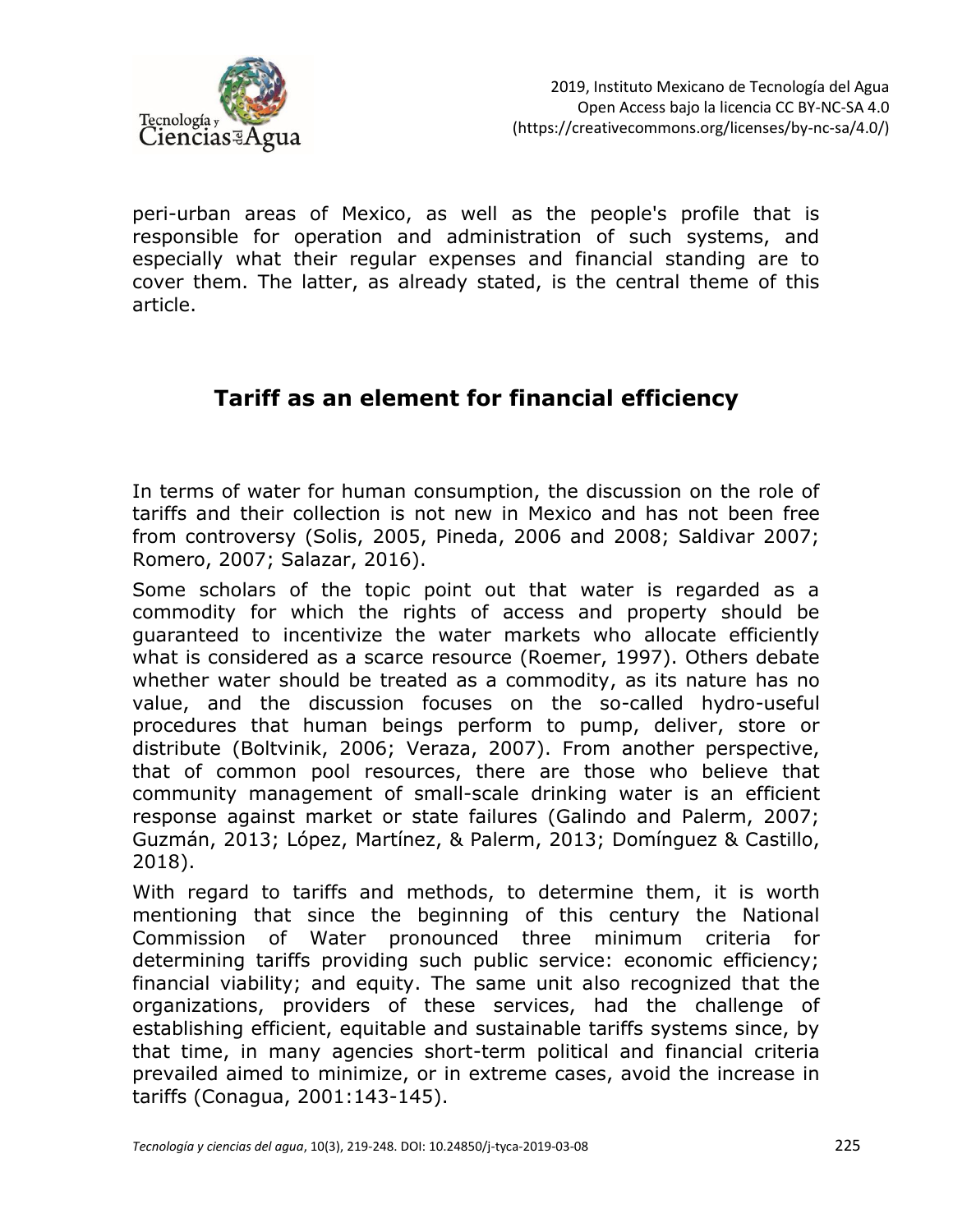

Almost twenty years from this official stance on the importance of tariff in the institutional development of service providers, Briseño (2018) states that at present, the water utilities that supply to large urban centers of Mexico apply different tariff models according to the objectives pursued, the main ones being flat tariff, uniform single block tariff, increased block, decreasing block and increased tariff. However, the same author states that, generally, tariffs are insufficient to cover the costs for service; therefore, local governments must save the service providers through transfers of economic resources.

In a different scenario, other scholars have documented specific cases of small drinking water systems, and their results show that decisionmaking by users significantly contributes to establishing tariffs close to financial efficiency (Galindo & Palerm, 2012; Pimentel, Velázquez, & Palerm, 2012; Rivera, Hernández, Ocampo, & María, 2017).

Thus, as in previous paragraphs, it is relevant to ask about the tariff schemes on small scale, particularly with regard to the criteria for establishing the amounts of charges for service, the same for billing efficiency, and if the amounts are sufficient to ensure the sustainability of the organizations that manage them.

## **Methodology**

The methodology to obtain the information consisted in choosing a random study area, which was formed by five municipalities of a total of twenty that integrate the region known as the Valle del Mezquital in the State of Hidalgo, México.

The main selection criterion was that the municipalities had less than 20 000 inhabitants and that the systems with which they supply water for human consumption to the population centers remained within the 5 000 home outlets, that is to say, the rural drinking water was privileged.

The existing drinking water systems were then identified in each of the municipalities, the same as for the organizations that are in charge of administration and operation.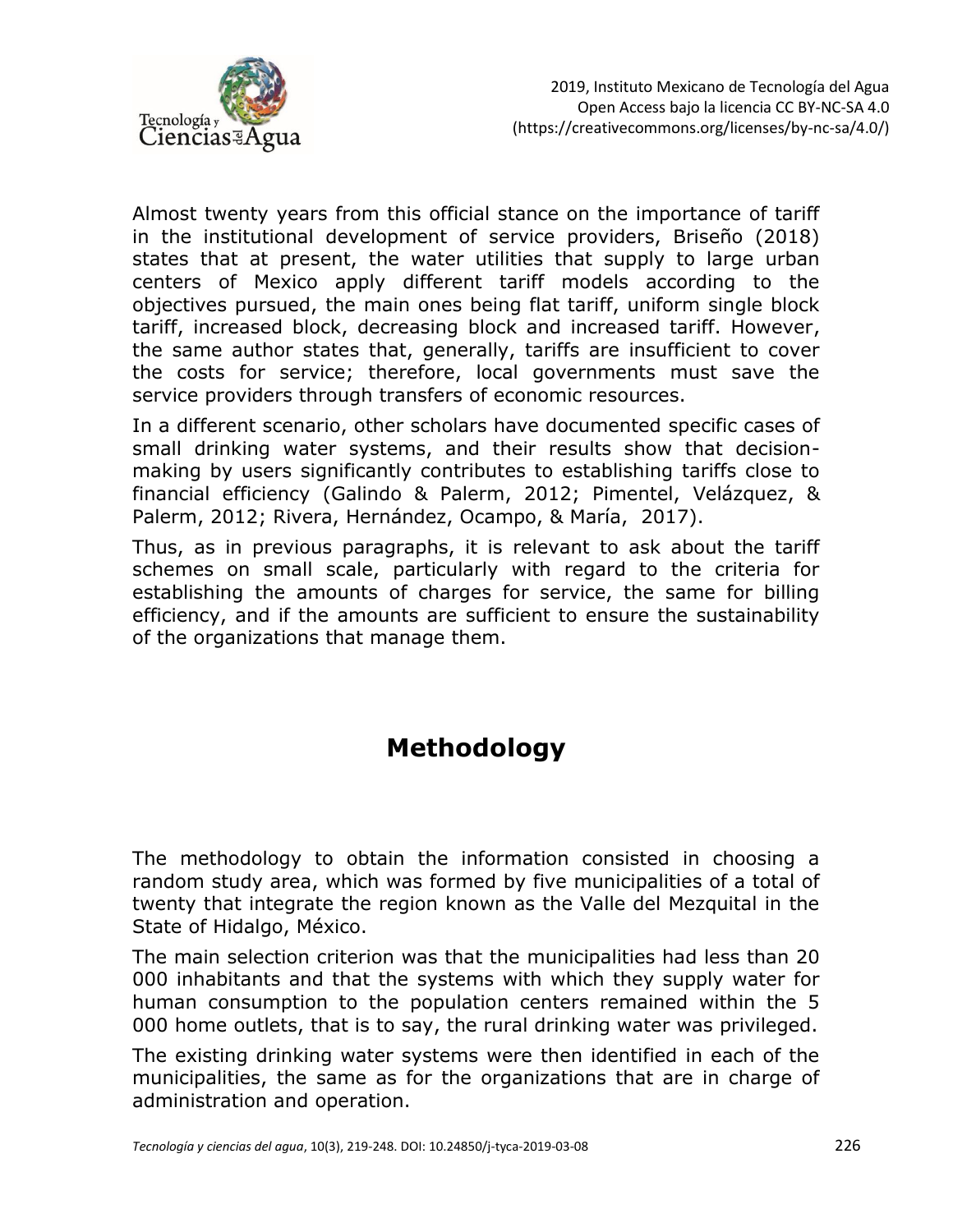

Thus, from a representative sample of 12 water systems, the information was analyzed and compared under the criteria to estimate the financial efficiency indicator, which mathematically is expressed as follows:

$$
IEF = \frac{IF}{GF}
$$

Where:

 $IEF = financial efficiency index.$ 

 $IF = fixed income$ .

 $GF = fixed$  expenses.

As illustrated, the IEF is obtained by dividing the IF by the GF; the product of that division indicates the number of times the total fixed income covers the total fixed costs.

To calculate the index, IF was taken as the amount of money that the organization perceives every month when charging piped water service for each outlet served by the system or systems it manages, that is, the data is obtained by multiplying the number of outlets served by the fee that is charged to each of them. The amount of money that the organization distributes each month for the concepts of personnel employed in the administration and operation was taken as GF, power consumption to extract and distribute water to the outlet served, and office rent and telephone service when it is the case.

Given that in the analyzed systems the administrative staff differentiates from the operation, it is necessary to define the respective functions.

The administration includes activities such as tariff collection for piped water service as well as fines for failures to established rules; the issuance and collection of new contracts; issuing the installation order of new piped water outlets; perform the payments for employees, energy consumption and the rental of offices and telephone service, when applicable; also, system accounting or piped water systems that a particular organization manages.

The operation includes water extraction and its distribution to the served outlets; the maintenance and rehabilitation of the hydraulic infrastructure; the installation of new outlets served as well as the suspension of those for failing to pay the fees and, when it is the case,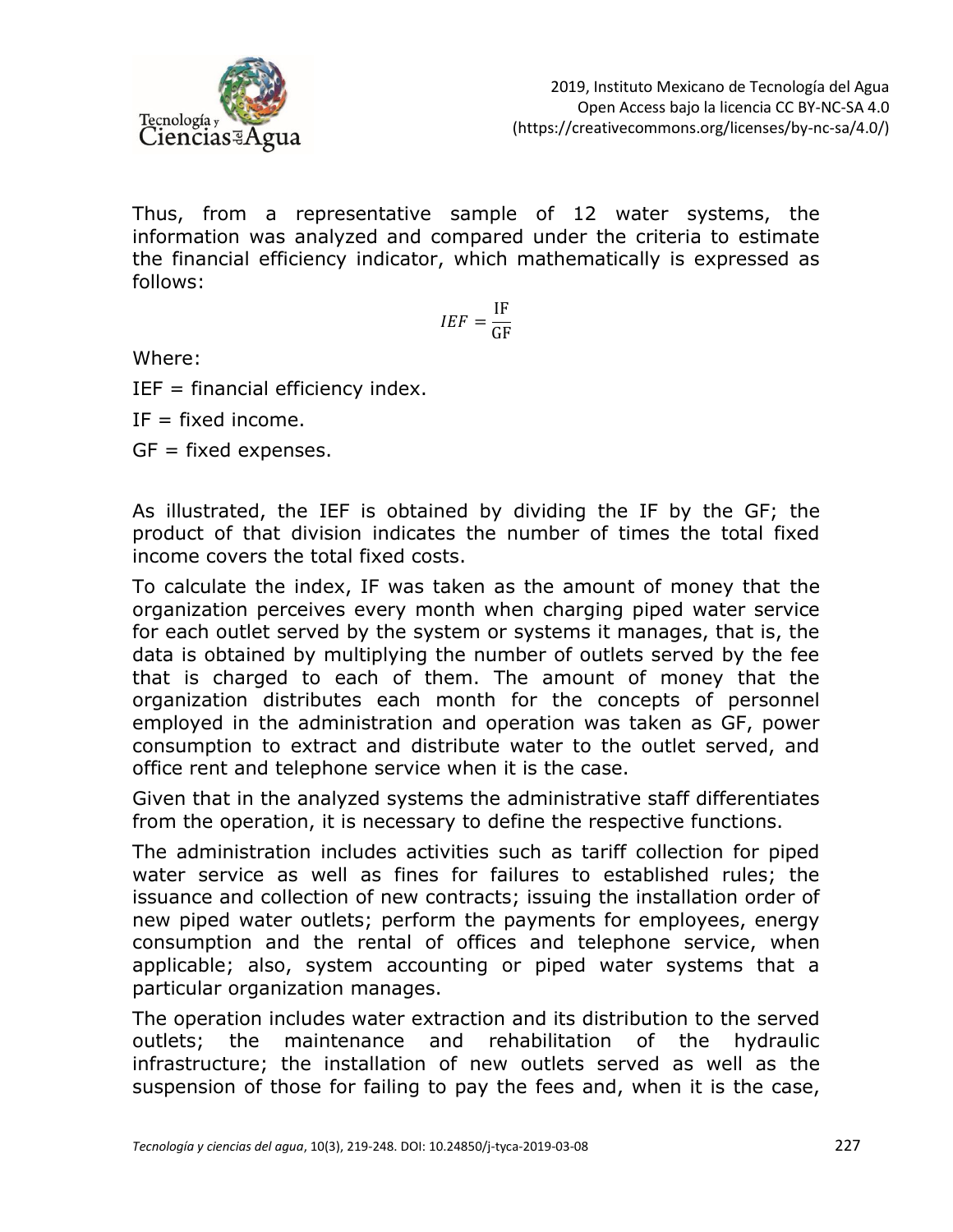

the periodic measurement of consumption that is made in each outlet served to calculate the amount to be charged for.

According to the latter, when reference is made to administrative or operational personnel, in both cases, they refer to full-time recruits. Otherwise, the set of tasks mentioned are made by the users of the system in question, and such work, in many of the analyzed cases, is not remunerated.

It is relevant to clarify that to estimate the IEF variable revenues and expenses were excluded. The variable revenue is the amount of money the particular organization gets each month by the concept of fines and contract charging that is issued to each user. The variable expenses are the monthly amount of money the particular organization disburses for preventative and corrective maintenance of the hydraulic infrastructure that makes up the system or systems it manages. This type of income and expenses were excluded as the aim is, as mentioned before, to know how many times the fixed income is enough to cover the fixed expenses.

It is also necessary to clarify that when talking about the type of organization for the management of drinking water systems; it is made reference to the technical administrative design established by three different decision makers: users, the town hall of a specific municipality, or the governing board of utilities decentralized from the municipal administration. For the latter, it is relevant to point out that the same organization can manage two or more systems without the need for them to be interconnected, and may even be distant from each other.

Thus, for the study area, it was considered that in cases where an organization manages two or more systems, the fixed costs of each system is calculated in the following way: the total amount of salary paid to the operating personnel assigned to the system in question, the proportional amounts of salary paid to the director was added and the vice-principals, respectively, the same for the payment of electrical energy consumed in each system, and the proportional amount of office rental and telephone service, when it was the case.

### **Results and discussion**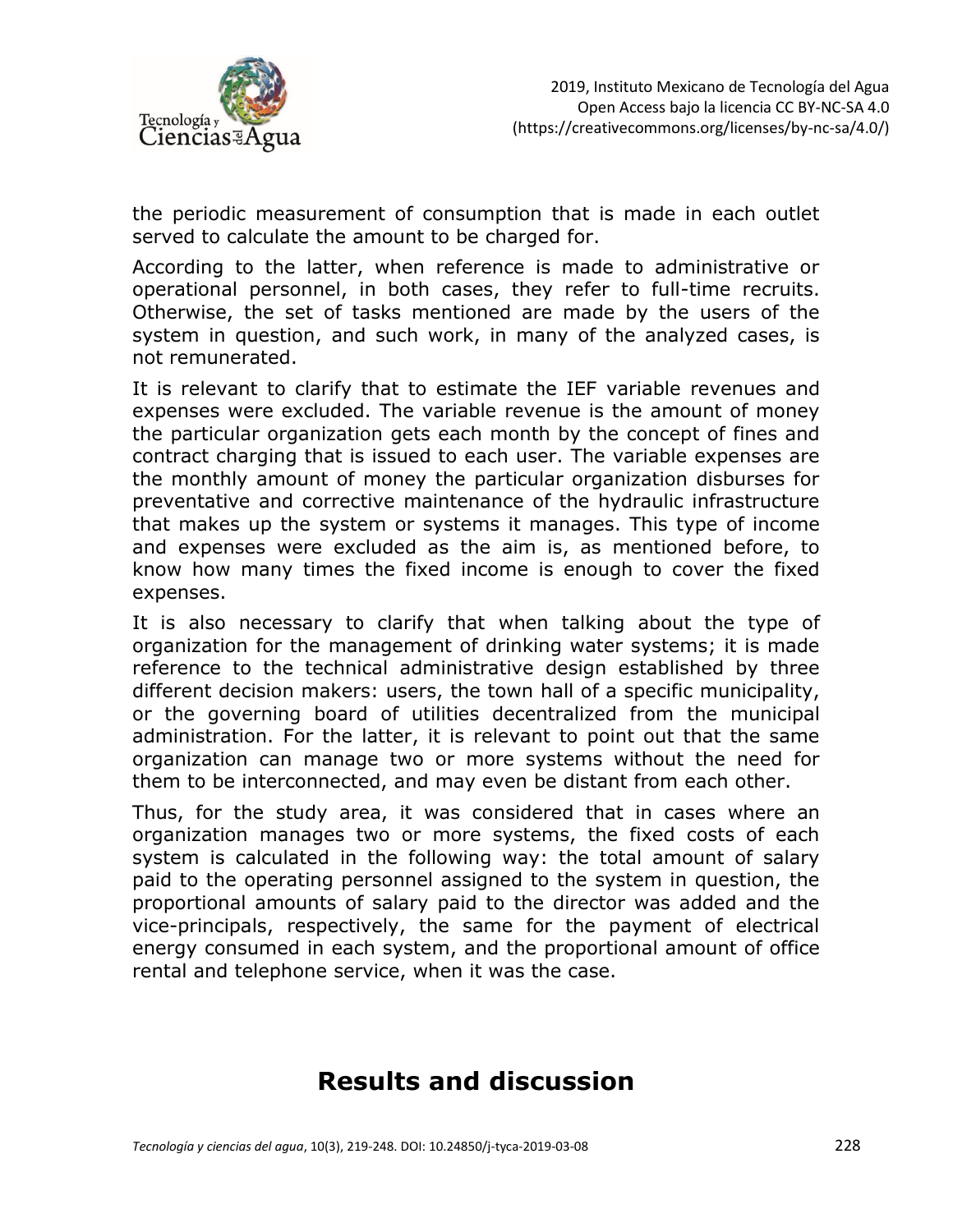

With the criteria indicated in the methodological part, the study area was formed with the municipalities of Ajacuba, El Arenal, El Cardonal, Santiago de Anaya and San Salvador, belonging to the State of Hidalgo, México, whose generalizations are indicated in Table 1 and Figure 1.

**Table 1.** Total population and type of human settlements. Source: own elaboration with data from the XIII Population and Housing Census  $(INFGI, 2011 c)$ .

| <b>Municipality</b>     | <b>Total of</b><br>population | <b>Number of</b><br><b>locations</b> | Less than<br>250<br>inhabitants | <b>Between</b><br><b>250 and</b><br>2 4 9 9<br>inhabitants | <b>More than</b><br>2 500<br>inhabitants |
|-------------------------|-------------------------------|--------------------------------------|---------------------------------|------------------------------------------------------------|------------------------------------------|
| Ajacuba                 | 17055                         | 15                                   | 8                               | 5                                                          | 2                                        |
| <b>EL Cardonal</b>      | 18427                         | 81                                   | 54                              | 27                                                         | 0                                        |
| El Arenal               | 17374                         | 25                                   | 11                              | 13                                                         | 1                                        |
| San Salvador            | 32773                         | 48                                   | 12                              | 34                                                         | $\overline{2}$                           |
| de<br>Santiago<br>Anaya | 16014                         | 28                                   | 11                              | 17                                                         | 0                                        |
| <b>Total</b>            | 101643                        | 197                                  | 96                              | 76                                                         | 5                                        |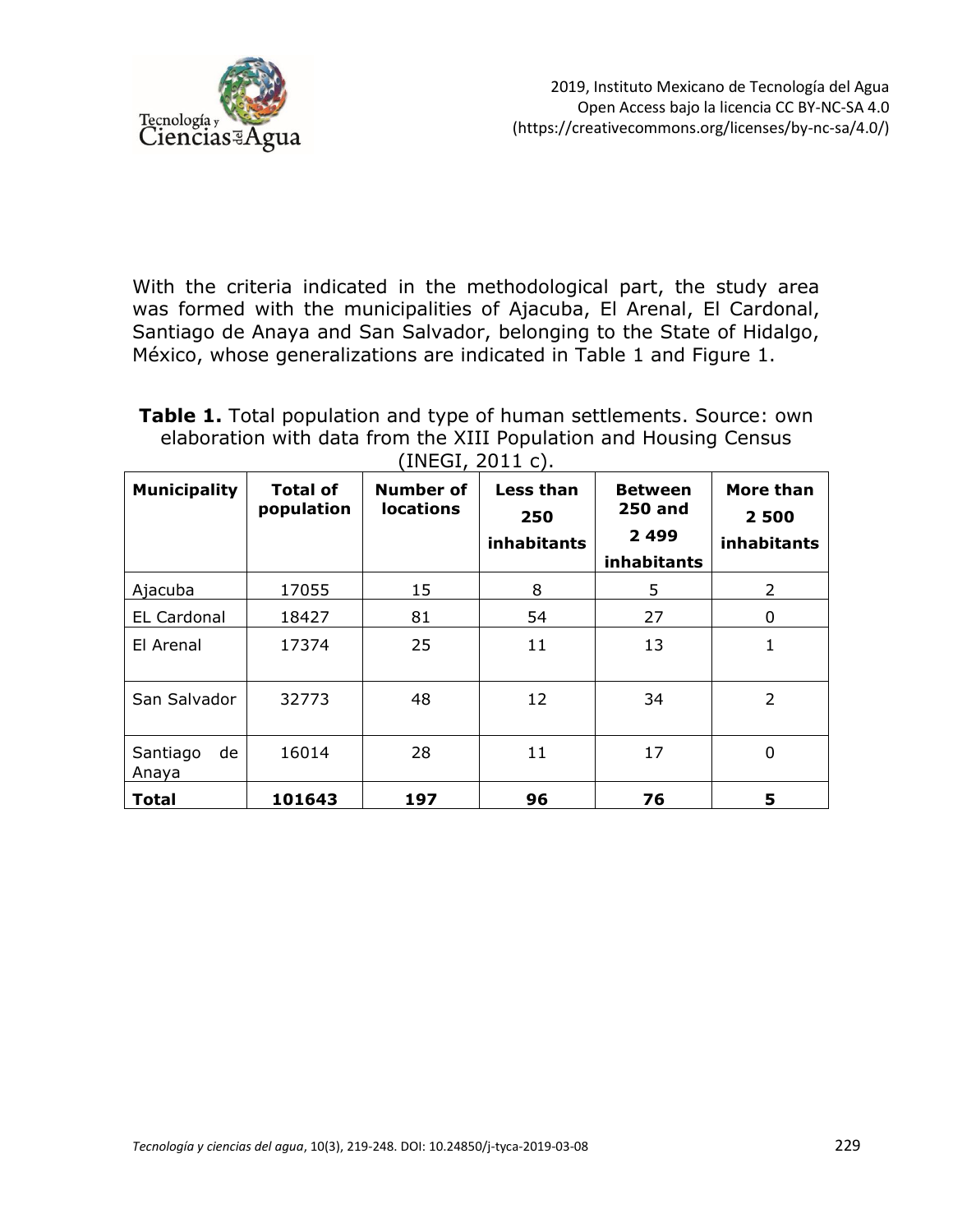



**Figure 1.** Coverage of piped water service per municipality (1970- 2010). Source: own elaboration with data from the IX and XIII censuses of Population and Housing (SIC, 1971; INEGI, 2011 c).

According to Table 1, all the communities of the study area are within the rural category, given that a considerable percentage is under the range of fewer than 2 500 inhabitants. Therefore, strictly speaking, only three out of five municipalities meet the requirement for the formation of water utilities established by the State Law for Drinking Water and Sewerage.

Regarding the service coverage under the modality of piped water, Figure 1 shows that 100% has not been reached in all municipalities. And, that while in the last 40 years in some the progress has been considerable in others it is not very significant.

When analyzing the information in Table 1 and Figure 1, the dispersion of human settlements can be one of the possible explanations in order to not reach 100% in service coverage at all population centers of the municipalities that make up the study area. Precisely the latter also opens up the possibility of questioning the relevance of Water Utilities versus Users Committees; the same applies to the system network, which has already been mentioned that since the last century it is presented as a synonym of modernity in the service endowment.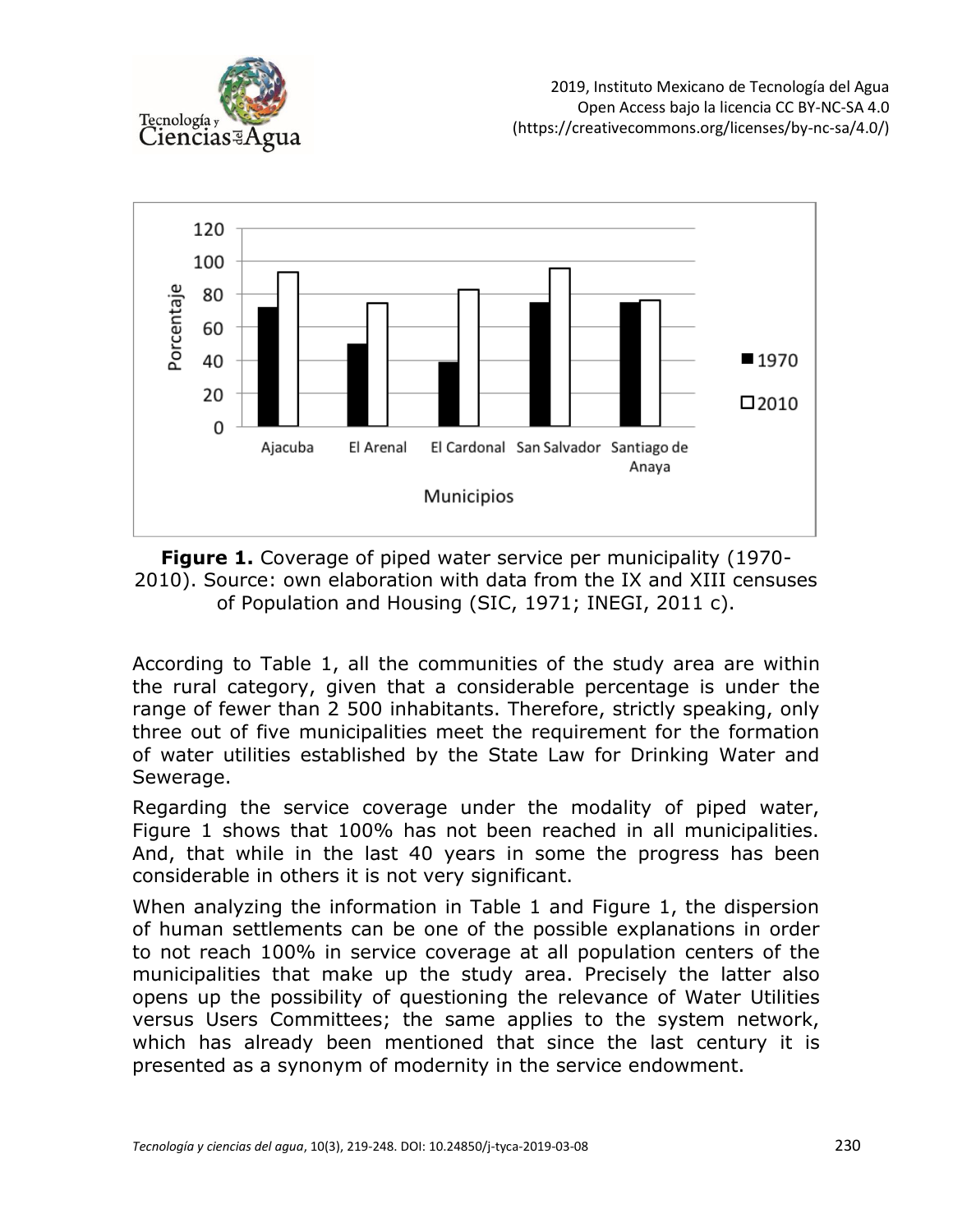

Table 2 presents the information collected for the five municipalities mentioned and, as it was stated, it was possible to identify three types of organizations for management of small drinking water systems: Water Utilities, Municipal Boards and Users Committees.

| <b>Municipality</b>  | Organization                                                                    | <b>Employees</b> | System (s)                  | <b>Outlets</b> |
|----------------------|---------------------------------------------------------------------------------|------------------|-----------------------------|----------------|
| San Salvador         | Water<br>and<br>Sewerage<br>Commission, Municipality<br>of San Salvador Hidalgo | 23               | San Salvador<br>Santa María | 560<br>3,080   |
|                      | (CAAMSSH in Spanish)                                                            |                  |                             |                |
| El Cardonal          | <b>Utilities</b><br>of<br>Water<br>Cardonal<br>(0OC)<br>in<br>Spanish)          | 8                | Cardonal                    | 650            |
| Ajacuba              | office<br>of<br>Municipal                                                       | 17               | Ajacuba                     | 2,286          |
|                      | drinking water in Ajacuba<br>(DMAPA in Spanish)                                 |                  | Tezontlale                  | 1,242          |
|                      |                                                                                 |                  | Tecomatlan                  | 1,097          |
| El Arenal            | of<br>office<br>Municipal                                                       | 6                | 20 de                       | 1,479          |
|                      | drinking<br>EI<br>water<br>in<br>Arenal<br>(DAPMA<br>in                         |                  | Noviembre                   |                |
|                      | Spanish)                                                                        |                  | Bocja- Chimilpa             | 454            |
| El Arenal            | Users Committee of El<br>Rincon (CUR in Spanish)                                | $\mathbf{1}$     | Outlet No. 2                | 144            |
| Santiago de<br>Anaya | Committee<br><b>Users</b><br>of<br>Santiago<br>de<br>Anaya<br>(CUSA in Spanish) | $\overline{2}$   | Santiago de<br>Anaya        | 980            |
| Santiago de<br>Anaya | Committee<br>of<br><b>Users</b><br>Yolotepec<br>(CUY<br>in<br>Spanish)          | $\overline{2}$   | Yolotepec                   | 700            |
| El Cardonal          | Users Committee of San<br>Miguel Tlazintla System<br>(CUSMT in Spanish)         | $\Omega$         | San Miguel<br>Tlazintla     | 1,697          |

**Table 2.** Organizations and drinking water systems studied. Source: elaborated with field data.

As shown in Table 3, the water utility of El Cardonal and San Salvador, respectively, have fixed expenses for the rental of offices and telephone service. On the contrary, neither the municipal directorates nor user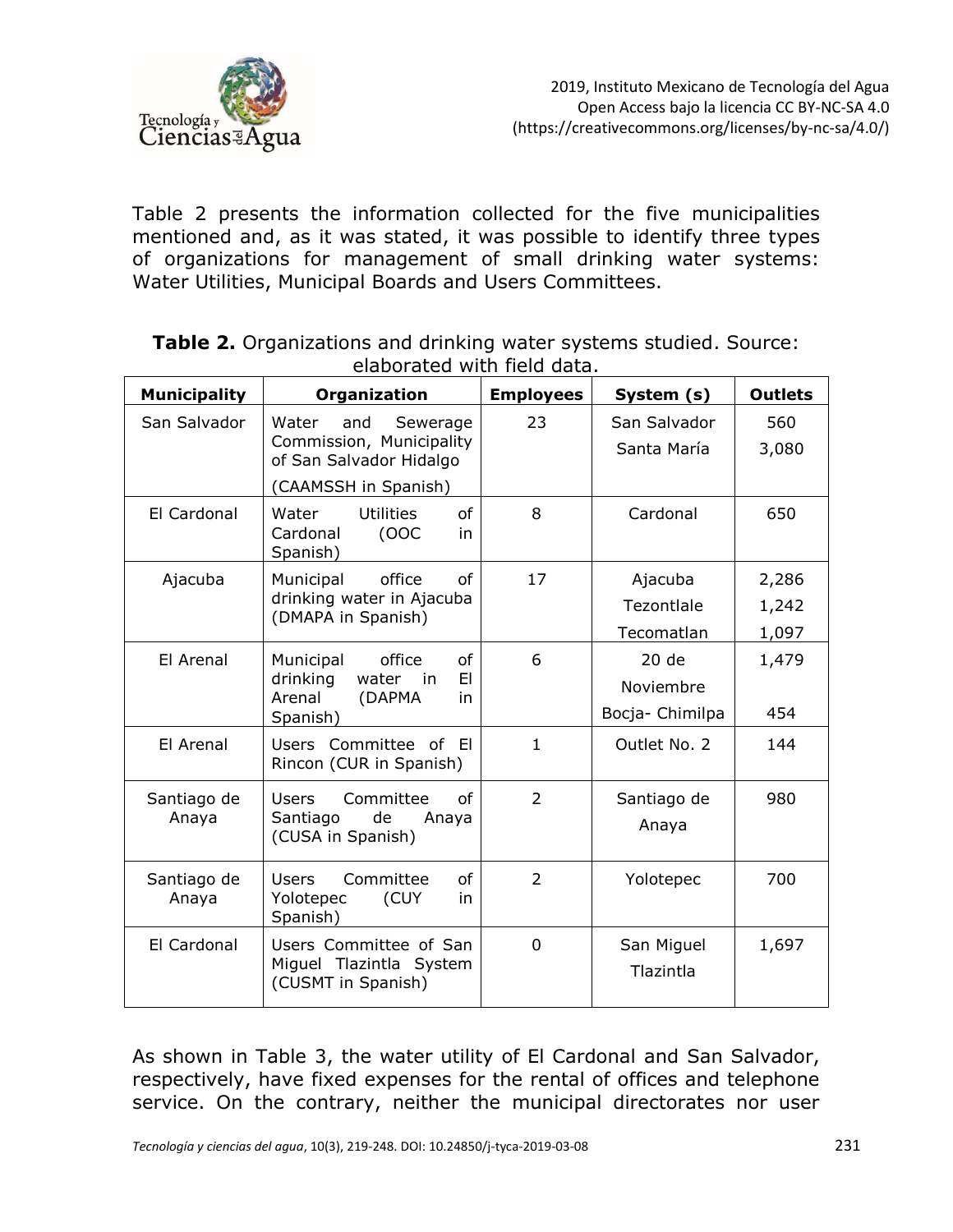

committees reflect those expenses. The first, because their offices are located in the building that houses the municipal presidency, and because the telephone service is one more of the expenses paid by the corresponding municipal treasury. The latter, because their offices occupy public buildings owned by the beneficiary locality, and because they do not use telephone service.

| Organizatio<br>n<br><b>Systems</b> | <b>Fixed</b><br><b>Income</b><br>(IF) | <b>Personal</b><br>Administrati<br>ve | <b>Personal</b><br><b>Operatin</b><br>g | <b>Electrical</b><br><b>Energy</b> | <b>Phone</b><br><b>Offices</b> | <b>Fixed</b><br><b>Expens</b><br>es (GF) |
|------------------------------------|---------------------------------------|---------------------------------------|-----------------------------------------|------------------------------------|--------------------------------|------------------------------------------|
| <b>CAAMSSH</b>                     | 181,617                               | 73,754                                | 25,728                                  | 120,000                            | 3,600                          | 223,082                                  |
| San                                | 23,537                                | 35,184                                | 12,864                                  | 40,000                             | 1,800                          | 89,848                                   |
| Salvador<br>Santa María            | 158,080                               | 38,570                                | 12,864                                  | 80,000                             | 1,800                          | 133,234                                  |
| OOC                                | 33,400                                | 19,600                                | 19,800                                  | 60,000                             | 6,000                          | 105,400                                  |
| El Cardonal                        |                                       |                                       |                                         |                                    |                                |                                          |
| <b>DMAPA</b>                       | 231,250                               | 21,399                                | 46,300                                  | 221,800                            | $\overline{0}$                 | 289,499                                  |
| Ajacuba                            | 114,300                               | 8,333                                 | 14,800                                  | 120,800                            | 0                              | 143,933                                  |
| Tezontlale<br>Tecomatlán           | 62,100                                | 6,533                                 | 9,500                                   | 6,000                              | 0                              | 22,033                                   |
|                                    | 54,850                                | 6,533                                 | 22,000                                  | 95,000                             | 0                              | 123,533                                  |
| <b>DAPMA</b>                       | 77,320                                | 8,000                                 | 20,800                                  | 50,000                             | $\mathbf 0$                    | 78,800                                   |
| 20 de                              |                                       |                                       |                                         |                                    |                                |                                          |
| Noviembre                          | 59,160                                | 4,000                                 | 17,800                                  | 35,000                             | 0                              | 56,800                                   |
| Bocja-<br>Chimilpa                 | 18,160                                | 4,000                                 | 3,000                                   | 15,000                             | 0                              | 22,000                                   |
| <b>CUR</b>                         | 6,480                                 | $\mathbf 0$                           | 1,200                                   | 4,000                              | $\mathbf 0$                    | 5,200                                    |
| El Rincón                          |                                       |                                       |                                         |                                    |                                |                                          |
| <b>CUSA</b>                        | 53,077                                | $\mathbf 0$                           | 10,000                                  | 20,000                             | $\mathbf 0$                    | 30,000                                   |
| Santiago<br>de<br>Anaya            |                                       |                                       |                                         |                                    |                                |                                          |
| <b>CUY</b>                         | 31,500                                | $\mathbf 0$                           | 3,600                                   | 12,000                             | $\mathbf 0$                    | 15,600                                   |
| Yolotepec                          |                                       |                                       |                                         |                                    |                                |                                          |
| <b>CUST</b>                        | 18,360                                | $\mathbf 0$                           | $\mathbf 0$                             | 0                                  | $\mathbf 0$                    | $\mathbf 0$                              |

**Table 3.** Income and expenses. Average month in thousands of pesos. Source: Elaborated with data obtained in the field.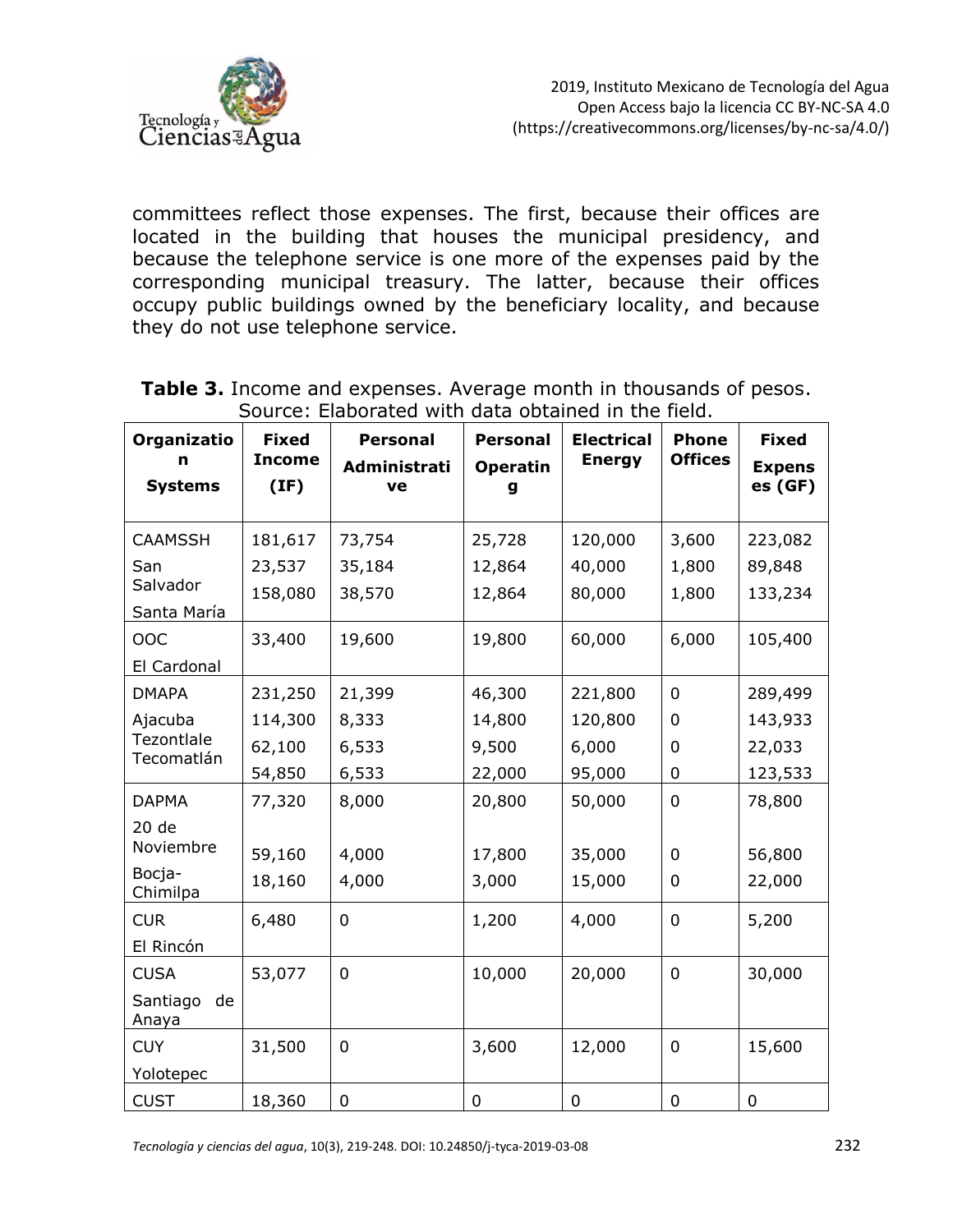

| San Miguel |  |  |  |
|------------|--|--|--|
| Tlazintla  |  |  |  |

Within the same Table 3, it is indicated that the San Miguel Tlazintla system does not incur in fixed expenses; for the reason that users perform the administration and operation tasks, therefore, there is no personnel employed. Nor does it have electrical energy costs since the source of water supplying the system is a spring and no pumping equipment is required to extract or distribute water.

As shown in Table 4, only one of the three systems managed by the Ajacuba Municipal Board is self-sufficient: the Tezontlale, as its financial efficiency index indicates that its IF covers 2.82 times the total of its GF. By contrast, the estimated indicator for Ajacuba indicates that the IF only covers 79.0% of its GF; while in Tecomatlán it hardly covers 44.0%.

| Organización    | <b>IEF</b> | GF/          | Employees/   |
|-----------------|------------|--------------|--------------|
| <b>Sistemas</b> | (IF/GF)    | Outlets (\$) | Outlets (\$) |
| <b>CAAMSSH</b>  | 0.81       | 61.28        | 27.33        |
| San Salvador    | 0.26       | 160.44       | 85.80        |
| Santa María     | 1.19       | 43.26        | 16.70        |
| <b>OOC</b>      | 0.32       | 162.15       | 60.62        |
| El Cardonal     |            |              |              |
| <b>DMAPA</b>    | 0.79       | 62.59        | 14.63        |
| Ajacuba         | 0.79       | 62.96        | 10.12        |
| Tezontlale      | 2.82       | 17.74        | 12.91        |
| Tecomatlán      | 0.44       | 112.61       | 26.01        |
| <b>DAPMA</b>    | 0.98       | 40.76        | 14.89        |
| 20 de Noviembre | 1.04       | 38.40        | 14.74        |
| Bocja-Chimilpa  | 0.83       | 48.46        | 15.42        |
| <b>CUR</b>      | 1.25       | 36.11        | 8.33         |
| El Rincón       |            |              |              |
| <b>CUSA</b>     | 1.77       | 30.61        | 10.20        |

**Table 4.** IEF, GF and employee cost per outlet. Average month. Source: elaborated with field data.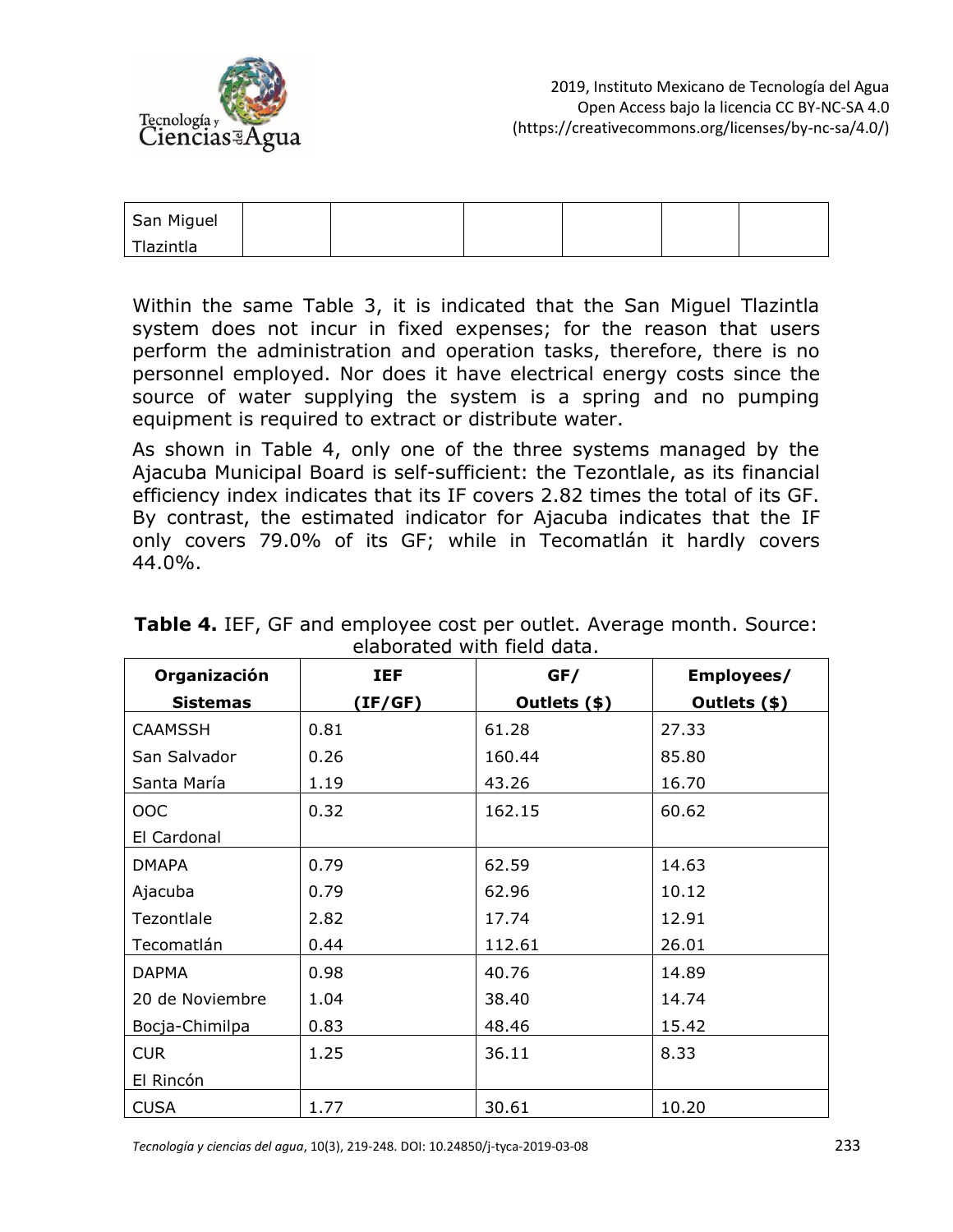

| Santiago de Anaya    |           |       |      |
|----------------------|-----------|-------|------|
| <b>CUY</b>           | 2.02      | 22.29 | 5.14 |
| Yolotepec            |           |       |      |
| <b>CUST</b>          | <b>ND</b> | 0.00  | 0.00 |
| San Miguel Tlazintla |           |       |      |

The expenses incurred by each of these systems are counted in aggregate form in the municipal treasury. Thus, salary expenses for the administrative staff are divided equally between the three systems, and the Municipal Treasury absorbs the budget deficits with which the two systems that do not reach their financial efficiency are operated.

Therefore, the fact of having a joint accounting hides the situation of each system in particular. Thus, the aggregated data indicate that a served home water outlet costs \$62.59 to the Municipal direction of Ajacuba, when in practice, the supply of a home water outlet in the Tecomatlán system has a cost of \$112.61 and in the Tezontlale \$17.74. The same applies to the staff employed, since the aggregate data indicates that its cost is \$14.63 for each outlet served, but the actual cost is \$10.12 in the system Ajacuba, \$12.91 in the Tezontlale and \$26.01 in the Tecomatlán, respectively.

The Municipal Office of Drinking Water in El Arenal is in similar conditions and the aggregate data also does not reflect the situation of each particular system.

Its IEF indicates that in that organization the fixed incomes cover 98.0% of its fixed expenses, but when disaggregating the corresponding data of each one of the two systems the result is that the Bocja-Chimilpa only covers 83.0% of its GF with its IF, and that the 20 de November covers 100.0% of its GF with its own income. Hence, the aggregated accounting masks the low efficiency of the Bocja-Chimilpa system.

With regard to the cost of an outlet served, the aggregate data indicate that the municipal office of El Arenal costs \$40.76, but the disaggregated data indicate that in the system Bocja-Chimilpa it is \$48.46 and \$38.40 at the 20 de November.

Another type of organization that manages two systems of piped water is the utility of San Salvador, the aggregate data show an IEF of 0.81, which means that the water utility reaches to cover the 81.0% of its fixed expenses with what it obtains the monthly fee collection. The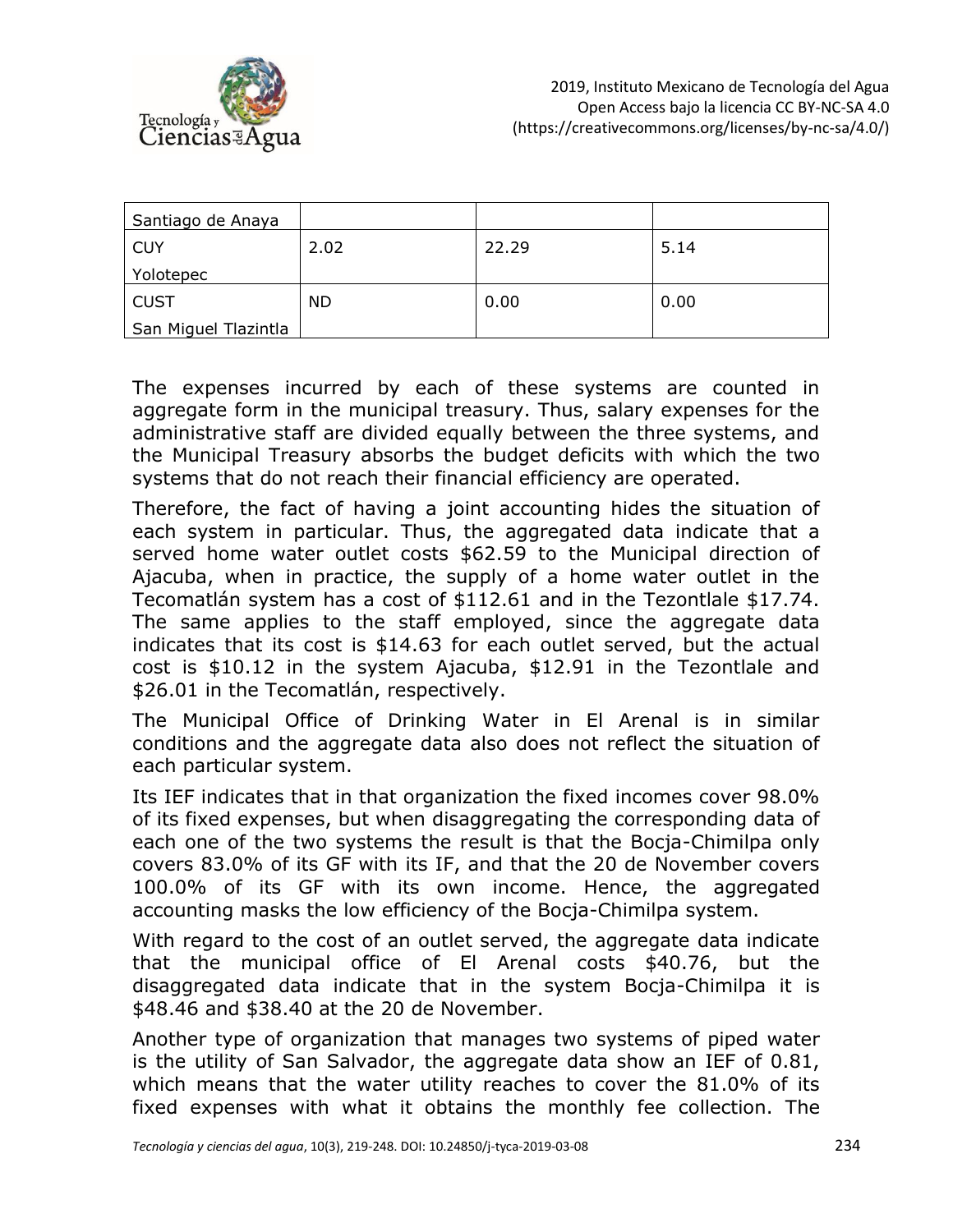

situation is different for the San Salvador system because the IF only covers 26.0% of their GF, while in the Santa Maria system it reaches to cover 1.19 times their GF.

Thus, the cost of a home water outlet is \$160.44 for the San Salvador system and \$43.26 in Santa Maria. However, the aggregate data indicates that it costs the water utility \$61.28 for an outlet served; the same applies to the staff employed because the joint accounting indicates that it costs the water utilities \$27.33, and when disaggregating the data, it turns out that for each home water outlet served the staff employed has a cost of \$85.80 in the system San Salvador and \$16.70 in the Santa Maria.

The so marked difference between the San Salvador and Santa Maria Systems is because the costs of the employed staff are divided equally between the two, but with the caveat that the first only supplies 560 home water outlets compared to the 3 080 of the second.

As it turns out, the users of the San Salvador system subsidize the Santa Maria system in order to cover the whole payroll. In addition, the respective municipal treasury absorbs the cost of the electrical energy consumed by the two systems; thus, the users pay the personnel employed and the electrical energy the City Hall. That is why the water utility persists.

The water utility of El Cardonal manages a single system, as the city council decided to, and it is the most expensive of all those who were chosen as case studies.

In this water utility the GF per home water outlet served rises to \$162.15 and the expenditure of staff employed at \$60.62, therefore, their financial efficiency index is 0.32, which means that it only covers 32.0% of their GF with their own income. The missing money is obtained in the form of subsidies from the municipal treasury of El Cardonal.

In this system, as in the one managed by the water utility of San Salvador, the tariff the users pay is used to cover the amount of the monthly payroll and the Municipal Presidency contributes the total amount for electrical energy.

By making a comparison among the 12 systems that were studied, it turns out that those managed by user committees are financially more efficient than those managed by municipal offices or water utilities.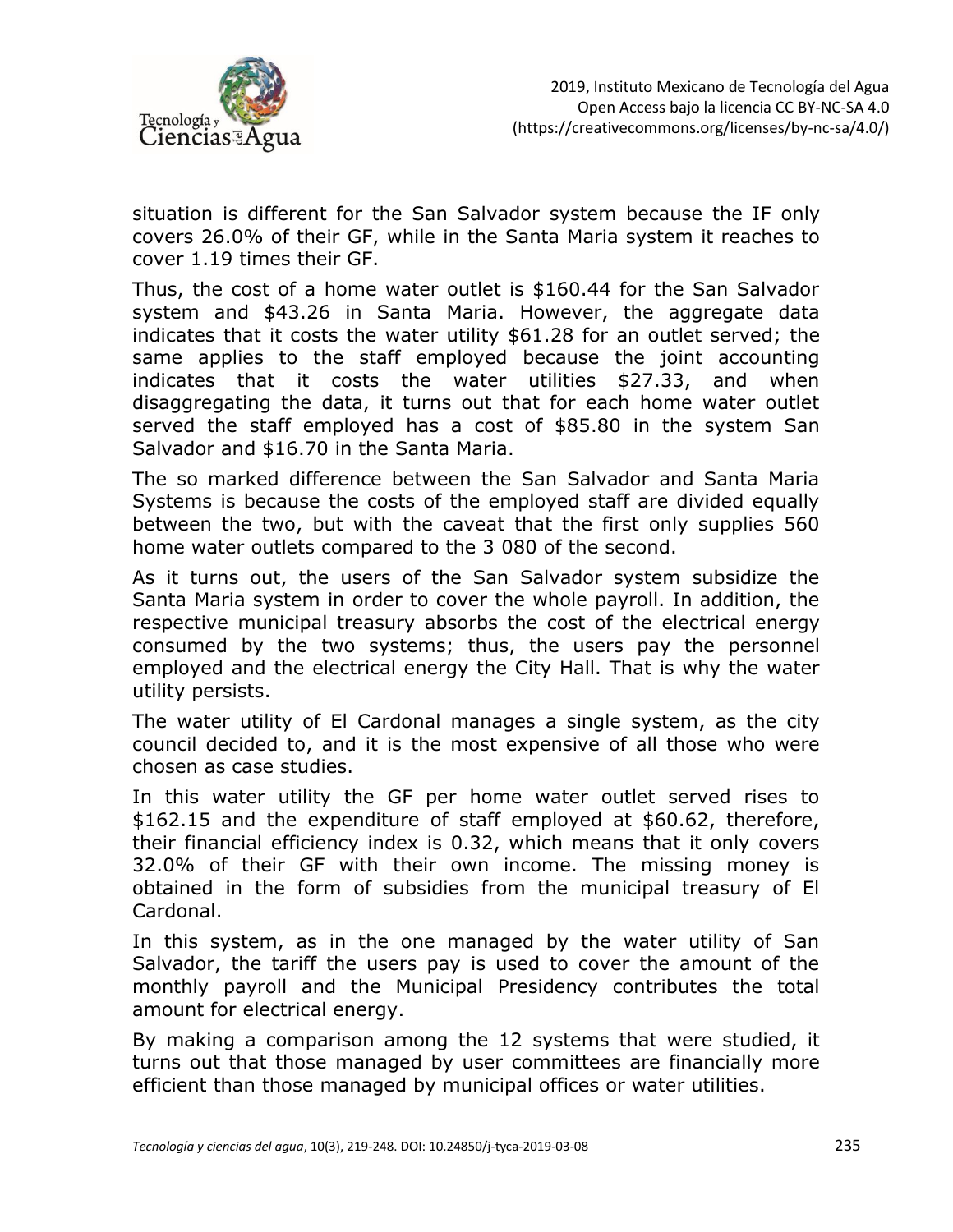

According to the financial efficiency index that was calculated for each one of the systems managed by the users, it is deduced that in the El Rincón system, the IF cover 1.25 times the total of its GF; in the Santiago de Anaya 1.77, and in the Yolotepec 2.02, respectively.

The IEF of the San Miguel Tlazintla system remains undetermined for the reason that there are no fixed costs for electrical power or payment of staff employed; but the fact that its respective index has not been calculated does not mean that this system is inefficient in the collection of the annual fee for piped water service.

Organizations that manage self-governing systems have healthy finances, because the GF per home outlet as well as the cost of staff employed per outlet served are low since the administration and operation tasks are performed by the same users.

Thus, according to the data in table 4, the fixed cost of a home outlet served in the Yolotepec system is \$22.29; in Santiago de Anaya \$30.61 and in the El Rincon \$36.11. The cost of the staff employed per home outlet served is \$5.14, \$8.33 and \$10.20, respectively.

With the data obtained and shown here, we proceeded to make a division of the GF between the total of home outlet served, with this the value closest to the amount of the tariff to be charged by each of the organizations was obtained, as a case study to reach the financial selfsufficiency. Figure 2 resulted from the comparison between the amounts of the estimated tariff with what was charged at the moment of the interviews.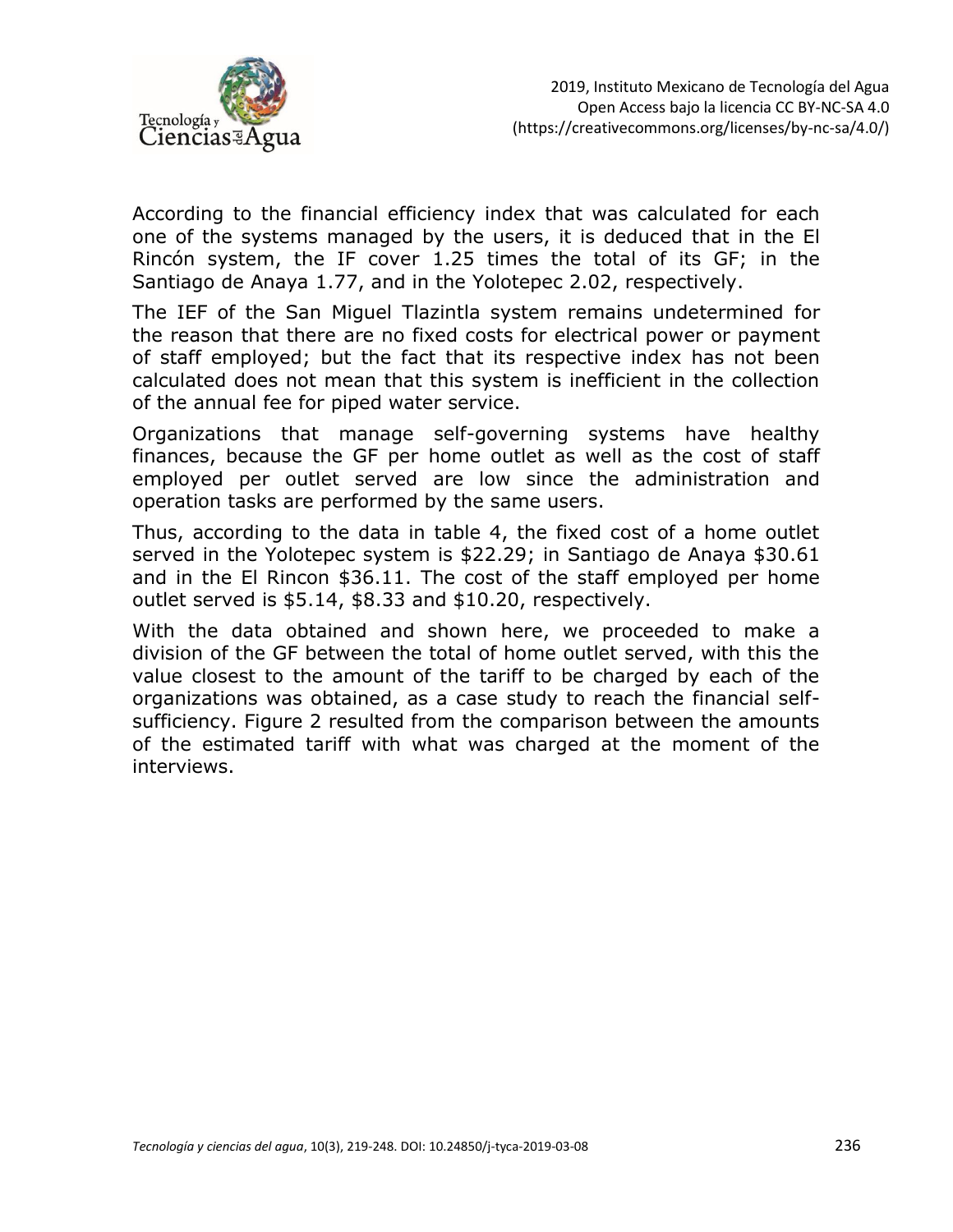



**Figure 2.** The minimum tariff that guarantees to cover the GF. Source: elaborated with field data.

As shown in Figure 2, the domestic tariff that the Congress of the State of Hidalgo approved for the OO of El Cardonal barely covers a third of the fixed costs involved to ensure the extraction and distribution of water.

The one that was approved for the OO of San Salvador is enough to cover the expenses in the San Salvador system; but in the case of the Santa Maria, it is only possible to cover a quarter of the total fixed expenses; therefore, the logic indicates that the tariffs should be increased in that system, however, that is not possible since the approved tariff should be applied to the two systems that the organization manages.

The Yolotepec and Santiago de Anaya systems, which are managed by the same users, apply a fee which amount is above the minimum necessary to cover their fixed expenses; this translates into financial efficiency and flexibility at the moment of charging fees for piped water service.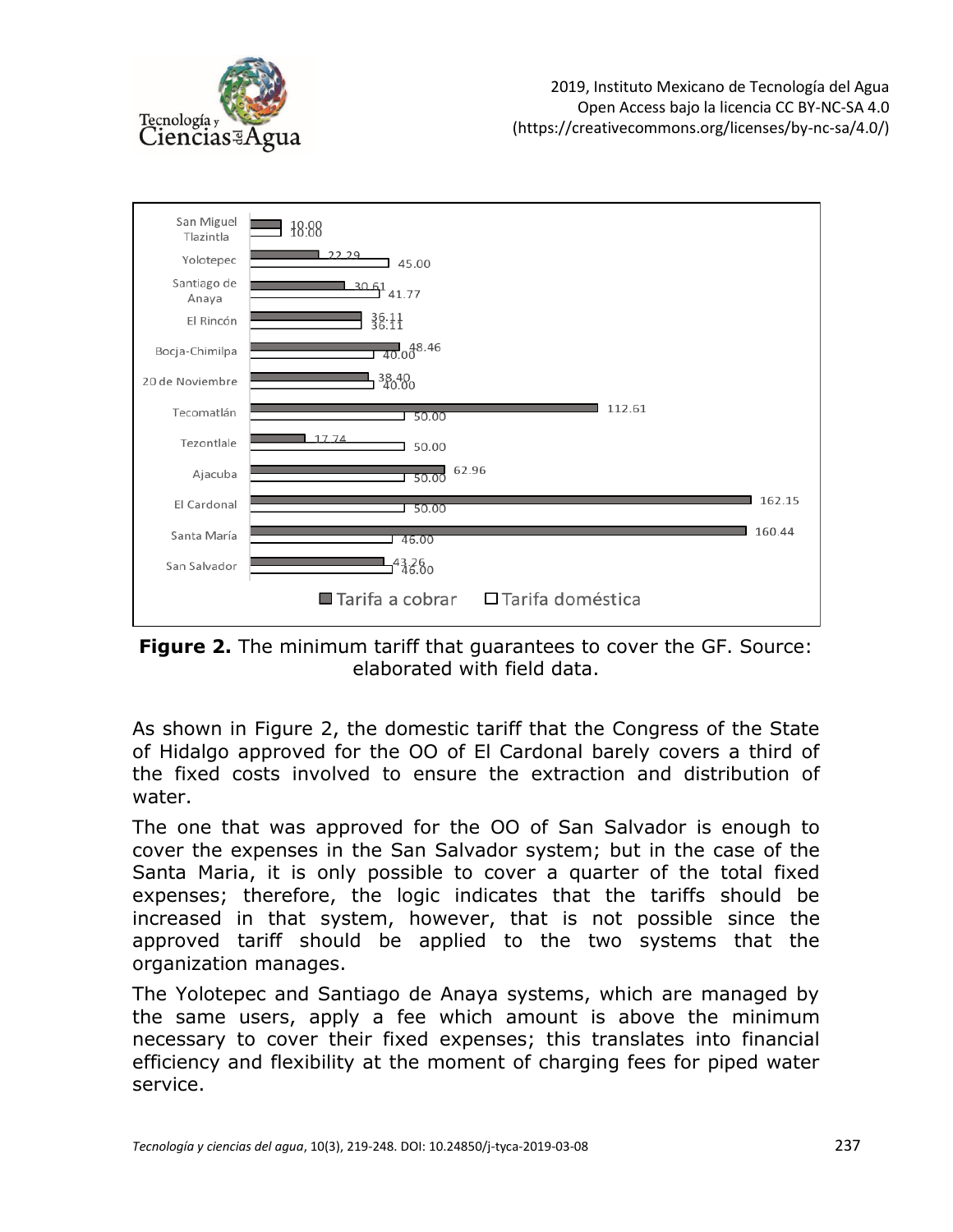

The El Rincón system is the most efficient in this case, because its fee is variable month by month. To establish it, the total amount of electrical energy consumed in the well plus the operator's payment and an extra for unforeseen expenditure is divided by the total of outlets served. It should be clarified that, for this specific case, Figure 2 shows an average data obtained according to the maximum and minimum amounts consumed in one year.

As already mentioned, the San Miguel Tlazintla system does not incur GF; therefore, the data presented in the graph was obtained by dividing the twelve months of the year by the annual fee of \$120.00 charged to the user in the category of a domestic outlet. The estimated data is considered correct since the annual fee that the users set is enough to cover the variable and unexpected expenses.

The two systems that the Municipal Office of Drinking Water of El Arenal manages, almost achieve a global balance, because at the 20 de November the approved tariff exceeds with two pesos the minimum tariff to cover their fixed expenses, while for Bocja-Chimilpa there is an eight pesos shortfall to reach the tariff that would allow them to deal with its GF.

The drawback to this municipal office, as said in the interviews, is the lack of payment by the users and the inability to control the water consumption, conditions said by the Municipal Director of water, have led to the City Council to consider the possibility of ceding the operation of these two systems to an inter-municipal water utility, based in Pachuca, Hidalgo.

In the three systems managed by the Municipal Board of Drinking Water of Ajacuba, there is also no homogeneity. Thus, the approved tariff represents half of the minimum tariff that allows the Tecomatlán system to cover its GF; and on the contrary, with the same tariff, the users of the Tezontlale system pay 290.0% more than the minimum necessary to cover the GF. Finally, the Ajacuba system is thirteen pesos below the minimum tariff that would allow it to be self-sufficient in its GF.

So far, there is an overall view of the condition that the financial situations of small water systems in the rural areas of the state of Hidalgo have, where it is common to find three well-defined management models: water utilities, Municipal offices, and users committees. So far, with the submitted arguments, it is possible to affirm that, at small scale, the users' participation is fundamental to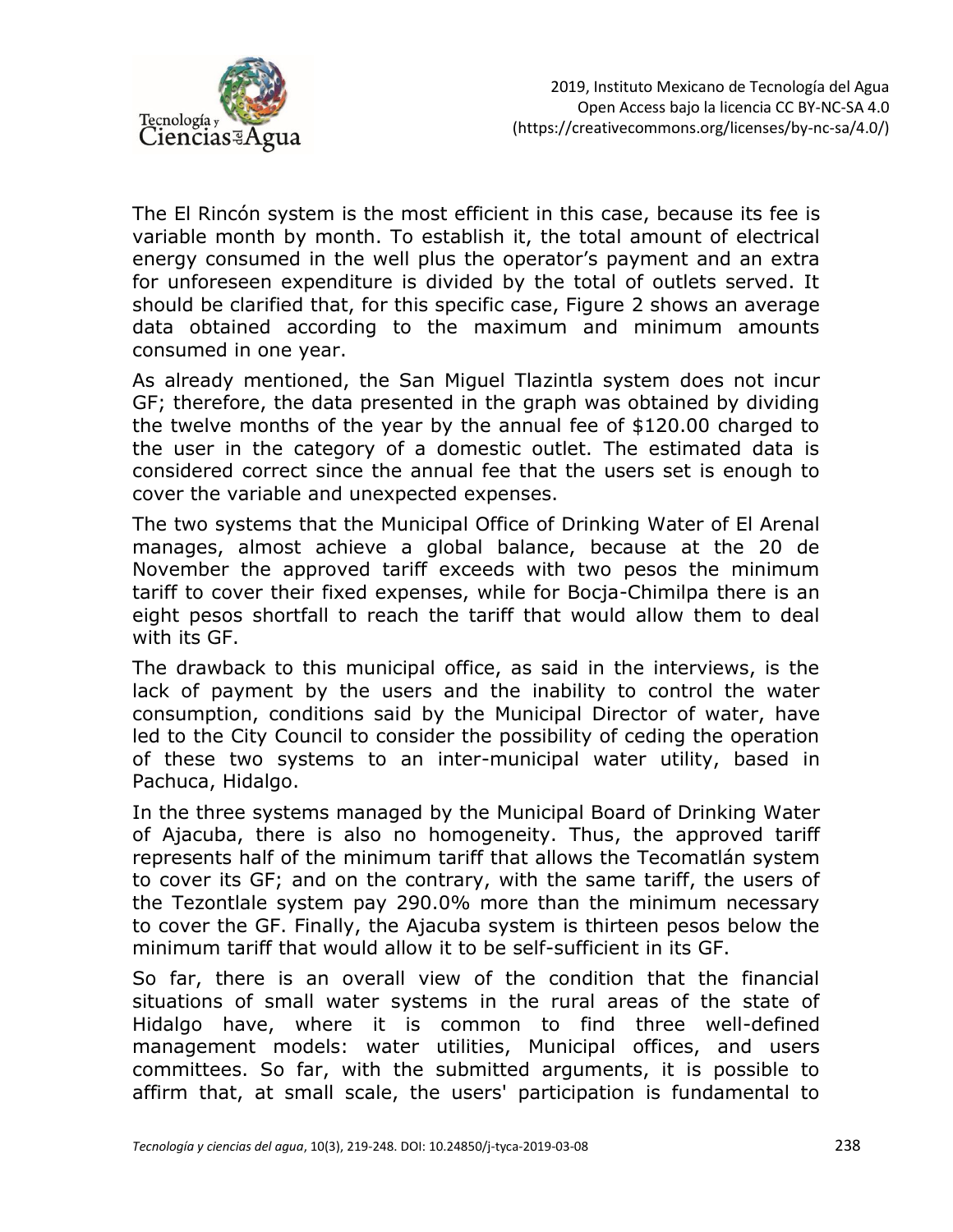

establish a tariff system closer to the requirements of the organizations, in order to solve their fixed expenses.

In addition, it could be identified that the strategy of adding small dispersed systems to a central administration does not necessarily lead to economies of agglomeration or scope, as proposed by theorists that define the supply of water for human consumption as a Public service which by its nature generates monopolies.

It was also documented that the fact of increasing the number of home outlets served in those organizations of a monopoly nature and administering a single system, is far from reaching economies of scale and requires a considerable amount of subsidies to keep running.

Finally, the information presented is decisive to say that the organizational performance of DM and OO is limited because they lack autonomy to fix their tariff, and in the hypothetical case that the legal framework allows them to, the users' availability to pay the minimum tariffs, guaranteeing to cover the fixed expenses in the respective systems that they use, would yet to be evaluated.

# **Conclusions**

The results obtained and their comparative analysis, it is possible to affirm that the proposed index, as well as the methodology for its construction and empirical testing, it is applicable to analyze the financial situation of the organizations that manage small systems of drinking water.

It can also be concluded that in all the cases analyzed there are minimum indicators to compare the different organizational arrangements found in field for two of the efficiency components in drinking water systems: the commercialization services and institutional development.

With regard to commercialization services, it is clear that all of the organizations analyzed have tariff systems to determine the cost of the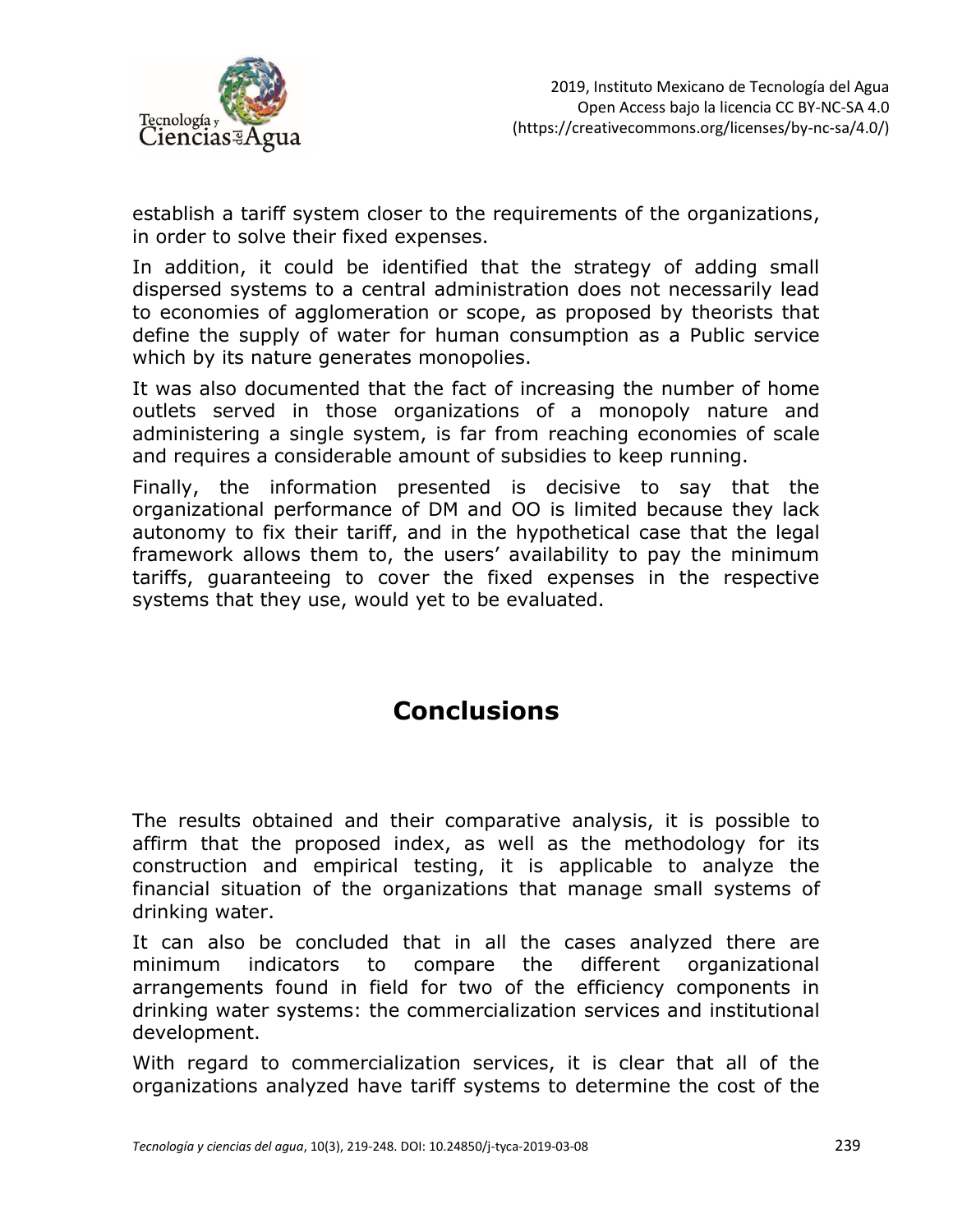

service, as well as a list of users to whom they are endowed with piped water.

Regarding collection, there are elements to indicate that all the organizations have the capacity to charge for the service, however, their tariff structures with which they operate prevent them from determining a differentiated fee for each system and thus cope with their fixed expenses for each one of them.

In reference to institutional development, two situations can be identified, the total organizational autonomy of CU, in comparison with the high dependency on part of the OO, and the DM of the municipal public budget to cover their respective budget deficits.

It is also noteworthy that the OO and DM have some autonomy with respect to the current City Council to elect administrative and operational staff, not in the case of tariffs, because, as stated above, this is the exclusive attribution of the local Congress.

It can, therefore, be concluded, from the data presented, that the lack of autonomy to fix tariffs by the OO and DM affects negatively the institutional development of the organizations studied.

With regard to the implementation of DM and then OO as official responses to achieve financial autonomy in the management of piped water systems, it can be concluded that in the small scale these two strategies are not feasible, especially because of the lack of autonomy in the institutional development.

In other words, 40 years of national policy have been implemented and the expected target has not been achieved. In the specific case of the small scale, it is relevant to consider the management by the users as a viable option, as well as to recognize its technical and financial advantages over other two organizational arrangements analyzed here.

In addition to the above, the data found in the field give rise to discuss the absence of the private initiative in the delivery of water service for human consumption on a small scale. It is also pending to investigate the optimal size or limits of private companies to access a management scheme that until now has only been of direct intervention from the municipalities. In the absence of these, the answer is the community organized through self-government and self-management.

Finally, with the intention of making the budget more efficient that municipalities assign to the supply of water for human consumption, in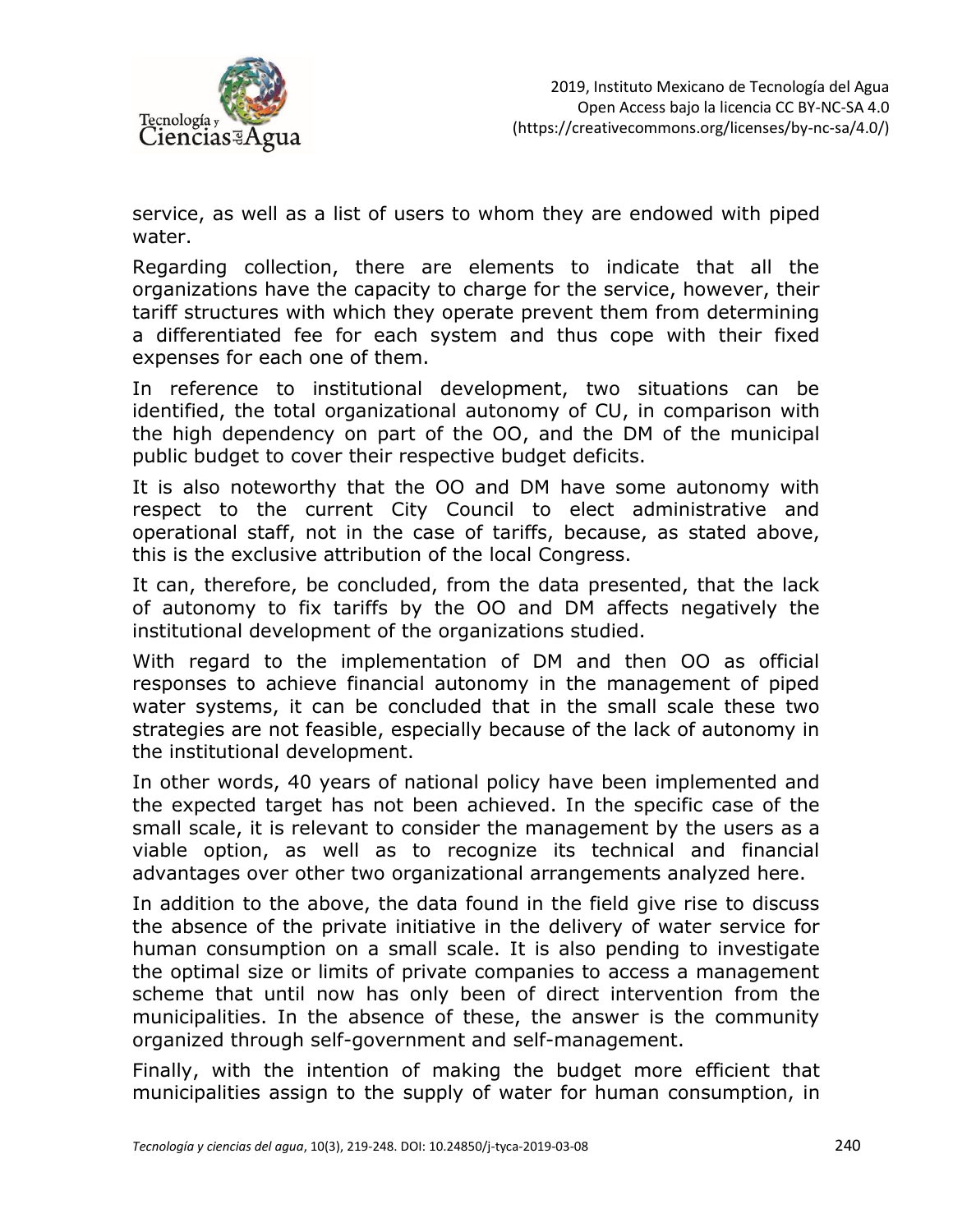

the light of the evidence presented here, the option to create municipal funds to support unforeseen CUs arises, wherewith a little distributive justice of public resources is included, given the constant financial bailouts of DM or OO.

#### **References**

- Aboites, L. (1999). *El agua de la nación. Una historia política de México: (1888-1946)*. México, DF, México: Centro de Investigaciones y Estudios Superiores en Antropología Social.
- Aboites, L. (2009). *La decadencia del agua de la nación. Estudio de la desigualdad social y cambio político en México, segunda mitad del siglo XX*. México, DF, México: El Colegio de México.
- Aguilar, E. (2011). *Gestión comunitaria de los servicios de agua y saneamiento: su posible aplicación en México.* México, DF, México: Comisión Económica para América Latina y el Caribe. Recuperado de<https://repositorio.cepal.org/handle/11362/26079>
- Ávila, P. (1996). *Escasez de agua en una región indígena: el caso de la Meseta Purépecha*. Guadalajara, México: El Colegio de Michoacán.
- Ávila, P. (2002). Agua, poder y conflicto urbano en una ciudad. En: Ávila P. (coord.). *Agua, cultura y sociedad en México* media (pp. 271- 292). México, DF, México: El Colegio de Michoacán.
- Barreda, A. (comp.) & Vera, R. (ed.). (2006). *Voces del agua: Privatización o gestión colectiva*. México, DF, México: Ítaca.
- Barkin, D. (coord.) (2006). *La nueva gestión del agua urbana en México: retos, debates y bienestar*. México, DF, México: Universidad de Guadalajara.
- Birrichaga, D. (coord.) (2007). *La modernización del sistema de agua potable en México 1810-1950*. Zinacantepec, México: El Colegio Mexiquense.
- Blokland, M. W., Braadbaart, O., & Schwarts, K. (2000). *Negocio privado, propietarios públicos: el gobierno como accionista de las empresas de abastecimiento y tratamiento de agua potable*. Países Bajos, Holanda: Ministerio de Vivienda, Planificación Espacial y Medio Ambiente.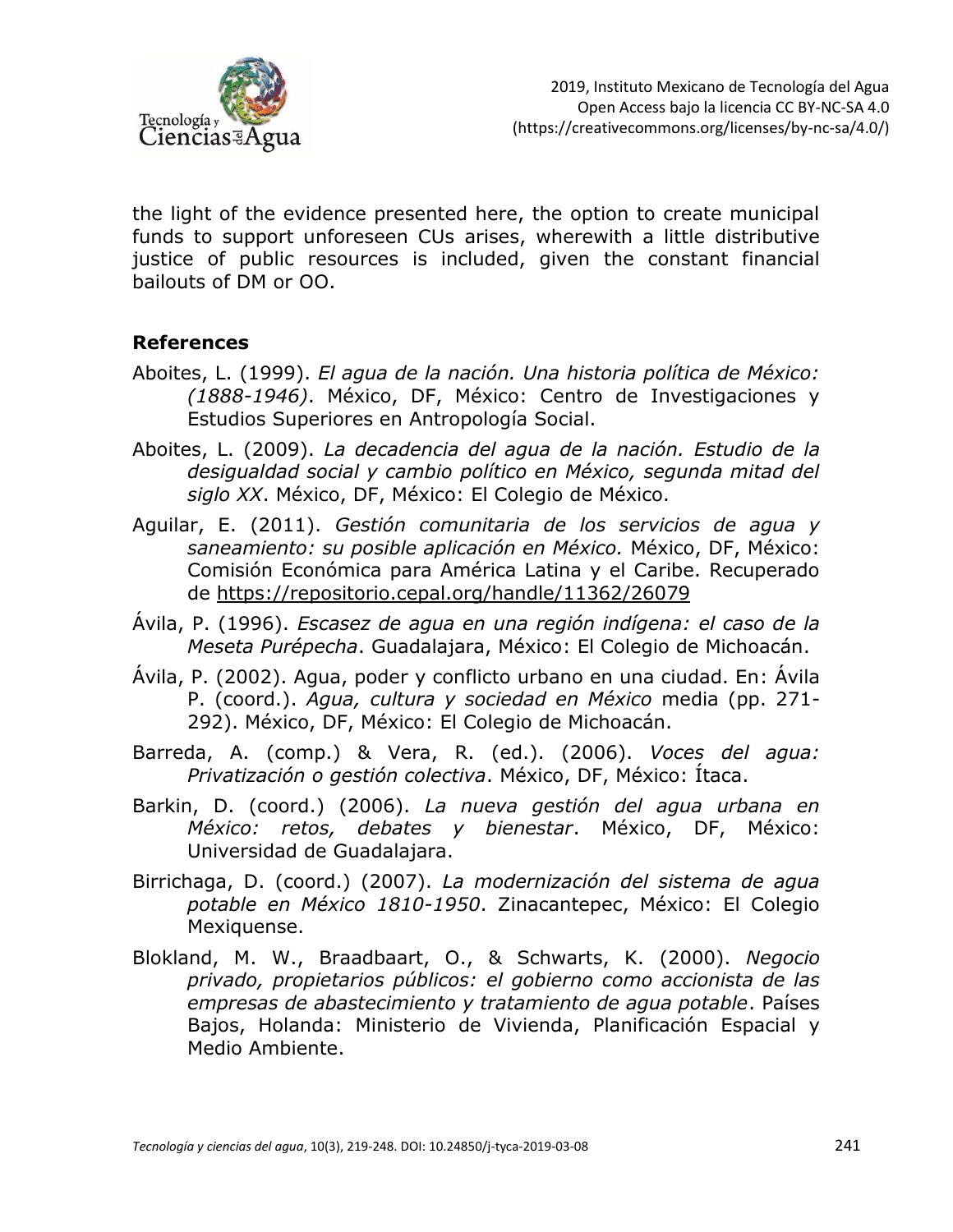

- Briseño, H. (2018). Modelos tarifarios de agua en México según criterios sociales. *Tecnología y Ciencias del Agua*, 9(5), 173-192. DOI: 10.24850/j-tyca-2018-06-08
- Burguete, A. (2000). *Agua que nace y muere. Sistemas normativos indígenas y disputas por el agua en Chamula y Zinacatán*. México, DF, México: Universidad Nacional Autónoma de México.
- Bustos-Cara, R., Sartor, A., & Cifuentes, O. (2013). Modelos de gestión del recurso agua potable: el caso de las cooperativas de servicios en pequeñas localidades de la Región Pampeana en Argentina. *Agua y Territorio*, 1, 55-64.
- Caldera, A. (2006). Agua, participación privada y gobernabilidad en Aguascalientes 1989-2001. En: Barkin, D. (coord.) *La nueva gestión del agua urbana en México. Retos, debates y bienestar* (pp. 197-216). México, DF, México: Universidad de Guadalajara.
- CVIA, Centro Virtual de Información del Agua. (2015). *Directorio de organismos operadores de agua potable y alcantarillado*. México, DF, México: Centro Virtual de Información del Agua.
- CNA, Comisión Nacional del Agua. (1994). *Ley de aguas nacionales y su reglamento*. México, DF, México: Comisión Nacional del Agua.
- Conagua, Comisión Nacional del Agua. (2001). *La participación privada en la prestación de los servicios de agua y saneamiento*. México, DF, México: Comisión Nacional del Agua.
- Conagua, Comisión Nacional del Agua. (2004). *Ley de aguas nacionales*, México, DF, México: Comisión Nacional del Agua.
- Conagua, Comisión Nacional del Agua. (2012). *Manual de incremento de eficiencia física, hidráulica y energética en sistemas de agua potable*, México, DF, México: Comisión Nacional del Agua.
- Congreso de la Unión. (2019) Artículo 115. En: *Constitución Política de los Estados Unidos Mexicanos*. Ciudad de México, México: Congreso de la Unión.
- Coplamar, Coordinación General del Plan Nacional de Zonas Deprimidas y Grupos Marginados. (1980). *Convenio que establece el Programa SAHOP-Coplamar de agua potable y caminos para zonas marginadas*. México, DF, México: Coordinación General del Plan Nacional de Zonas Deprimidas y Grupos Marginados.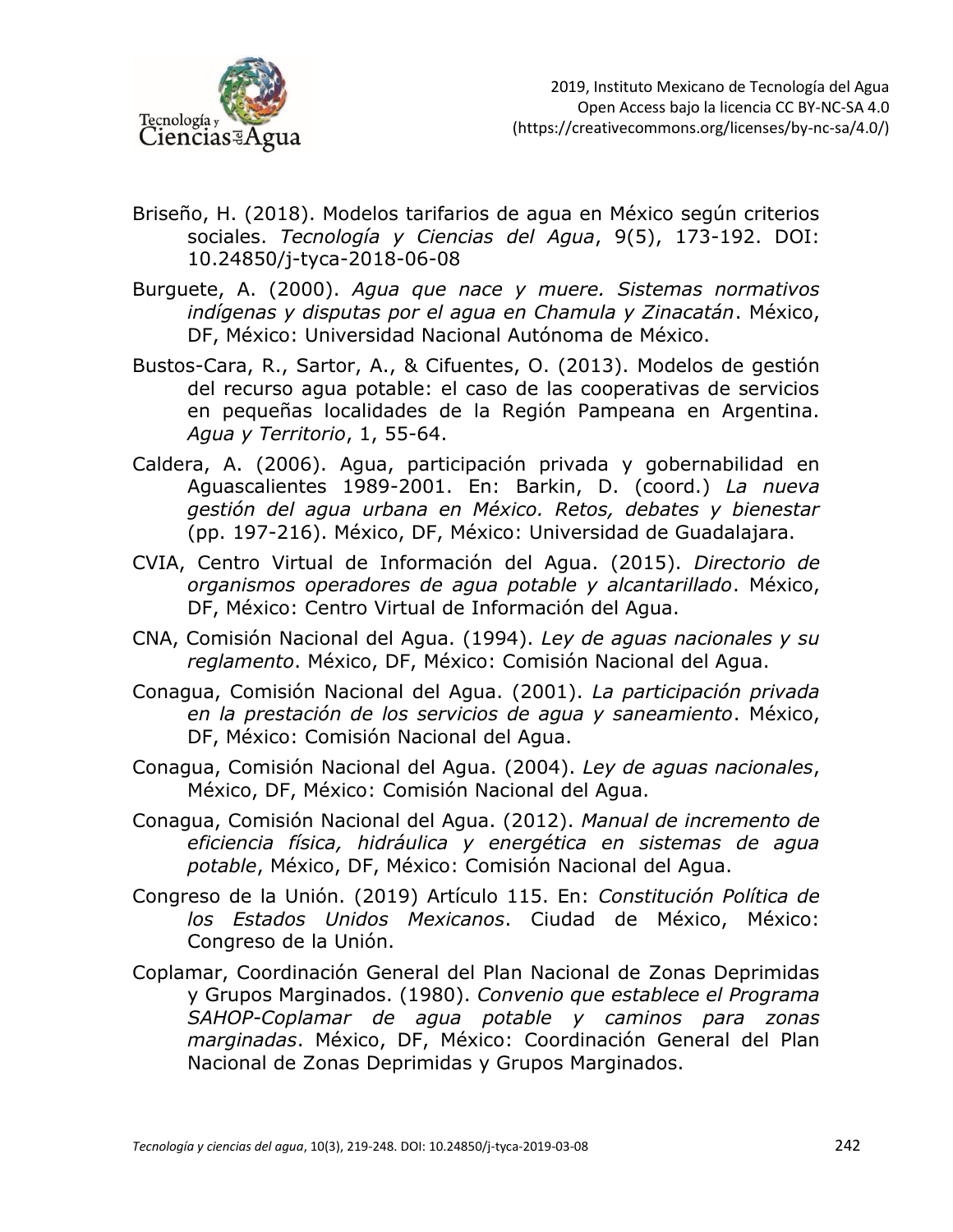

- Chowns, E. (2015). Is community management an efficient and effective model of public service delivery? Lessons from the rural water supply in Malawi. *Public Administration and Development*, 35, 263- 276. Recuperado de <https://doi.org/10.1002/pad.1737>
- Dávila, S. (2006). *El poder del agua: participación social o empresarial: México, la experiencia piloto del neoliberalismo para América Latina.* México, DF, México: Ítaca.
- Domínguez, J., & Castillo, E. (2018). Las organizaciones comunitarias del agua en el estado de Veracruz. Análisis a la luz de la experiencia latinoamericana. *Estudios Demográficos y Urbanos*, 33, 2(98), 469-503, DOI: http://dx.doi.org/10.24201/edu.v33i2.1756
- Galindo, E., & Palerm, J. (2007). Pequeños sistemas de agua potable: entre la autogestión y el manejo municipal en el estado de Hidalgo, México. *Agricultura, Sociedad y Desarrollo*, 4(2), 127- 146. Recuperado de http://www.colpos.mx/asyd/resumen\_y\_abstracts.php?c=ASD-08- 008&i=e&v=4&n=2
- Galindo, E., & Palerm, J. (2012). Toma de decisiones y situación financiera en pequeños sistemas de agua potable: dos casos en El Cardonal, Hidalgo, México. *Región y Sociedad*, 24(54), 261-298. Recuperado de<https://doi.org/10.22198/rys.2012.54.a155>
- Galindo, E., & Palerm, J. (2016). Sistemas de agua potable rurales. Instituciones, organizaciones, gobierno, administración y legitimidad. *Tecnología y Ciencias del Agua*, 7(2), 17-34. Recuperado de http://www.revistatyca.org.mx/ojs/index.php/tyca/article/view/1137
- Giménez, M., & Palerm, J. (2007). Organizaciones tradicionales de gestión del agua: importancia de su reconocimiento legal como motor de su pervivencia. *Región y Sociedad*, 19(38), 3-24. Recuperado de http://www.scielo.org.mx/scielo.php?script=sci\_abstract&pid= S1870-39252007000100001&lng=es&nrm=iso
- Guzmán, M. (2013). La gestión participativa del agua en México (2001- 2012): el caso de San Agustín Amatlipac (Morelos). *Agua y Territorio*. **Recuperado** e a constructivo de la provincia de la Recuperado de la Recuperado de <https://dx.doi.org/10.17561/at.v1i2.1348>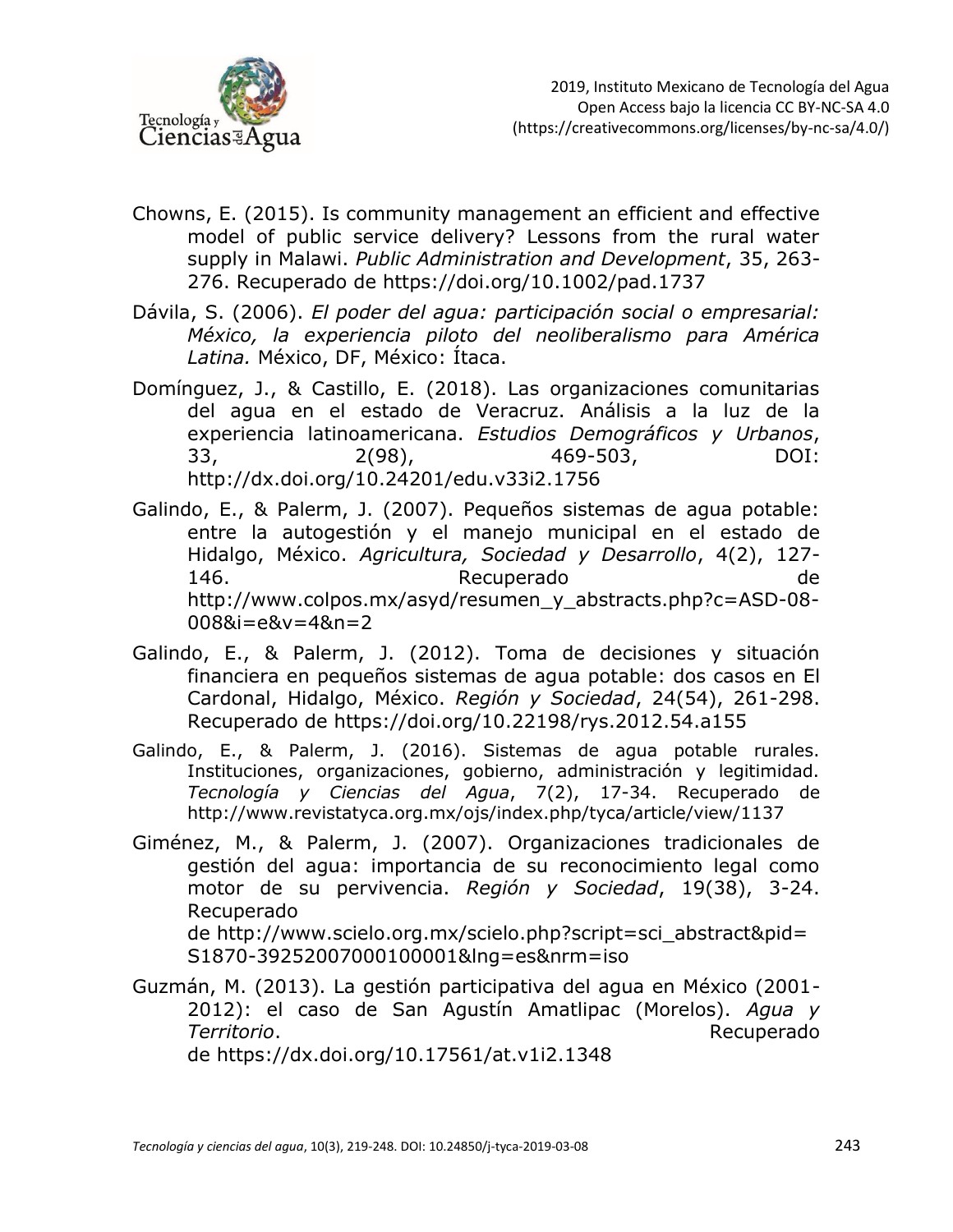

- INEGI, Instituto Nacional de Estadística, Geografía e Informática. (2011a). *Perspectiva estadística Hidalgo*. México, DF, México: Instituto Nacional de Estadística, Geografía e Informática.
- INEGI, Instituto Nacional de Estadística, Geografía e Informática. (2011b). *Panorama censal de los organismos operadores de agua en México*. México, DF, México: Instituto Nacional de Estadística, Geografía e Informática.
- INEGI, Instituto Nacional de Estadística, Geografía e Informática. (2011c). *XIII Censo General de Población y Vivienda*. México, DF, México: Instituto Nacional de Estadística, Geografía e Informática.
- Jouravlev, A. (2004). *Los servicios de agua potable y saneamiento en el umbral del siglo XXI.* Chile, Santiago: Comisión Económica para América Latina y el Caribe. Recuperado de https://www.cepal.org/es/publicaciones/6440-servicios-aguapotable-saneamiento-umbral-siglo-xxi
- Kreimann, R. (2013). Los Comités de Agua Potable y Saneamiento y la gestión social de un bien común en Nicaragua. Los casos de los CAPS de El Edén y Chompipe. *Agua y Territorio*, 2, 34-47. Recuperado de <https://dx.doi.org/10.17561/at.v1i2.1342>
- Ley de Agua Nacionales de 1992, *Diario Oficial de la federación* § 1-44 a 47 (24-03-2016). Recuperado de [http://www.diputados.gob.mx/LeyesBiblio/pdf/16\\_240316.pdf](http://www.diputados.gob.mx/LeyesBiblio/pdf/16_240316.pdf)
- Ley Estatal de Agua y Alcantarillado para el Estado de Hidalgo, *Periódico Oficial del Estado de Hidalgo* § 2-25 a 29 (30-12-1999). Recuperado de [http://aneas.com.mx/wp](http://aneas.com.mx/wp-content/uploads/2017/02/ley-de-Agua-de-Hidalgo.pdf)[content/uploads/2017/02/ley-de-Agua-de-Hidalgo.pdf](http://aneas.com.mx/wp-content/uploads/2017/02/ley-de-Agua-de-Hidalgo.pdf)
- Ley Estatal de Agua y Alcantarillado para el Estado de Hidalgo, *Periódico Oficial del Estado de Hidalgo* § 3-30 a 48 (30-12-1999). Recuperado de [http://aneas.com.mx/wp](http://aneas.com.mx/wp-content/uploads/2017/02/ley-de-Agua-de-Hidalgo.pdf)[content/uploads/2017/02/ley-de-Agua-de-Hidalgo.pdf](http://aneas.com.mx/wp-content/uploads/2017/02/ley-de-Agua-de-Hidalgo.pdf)
- López, S., Martínez, T., & Palerm, J. (2013). Las comunidades en la administración de sistemas de agua potable. Región de los Volcanes, Estado de México. *Agricultura, Sociedad y Desarrollo*, 10(1), 39-58. Recuperado de http://www.scielo.org.mx/pdf/asd/v10n1/v10n1a3.pdf
- Lutz, A., & Salazar, A. (2011). Evolución y perfiles de los organismos operadores de agua potable en México. *Estudios Demográficos y*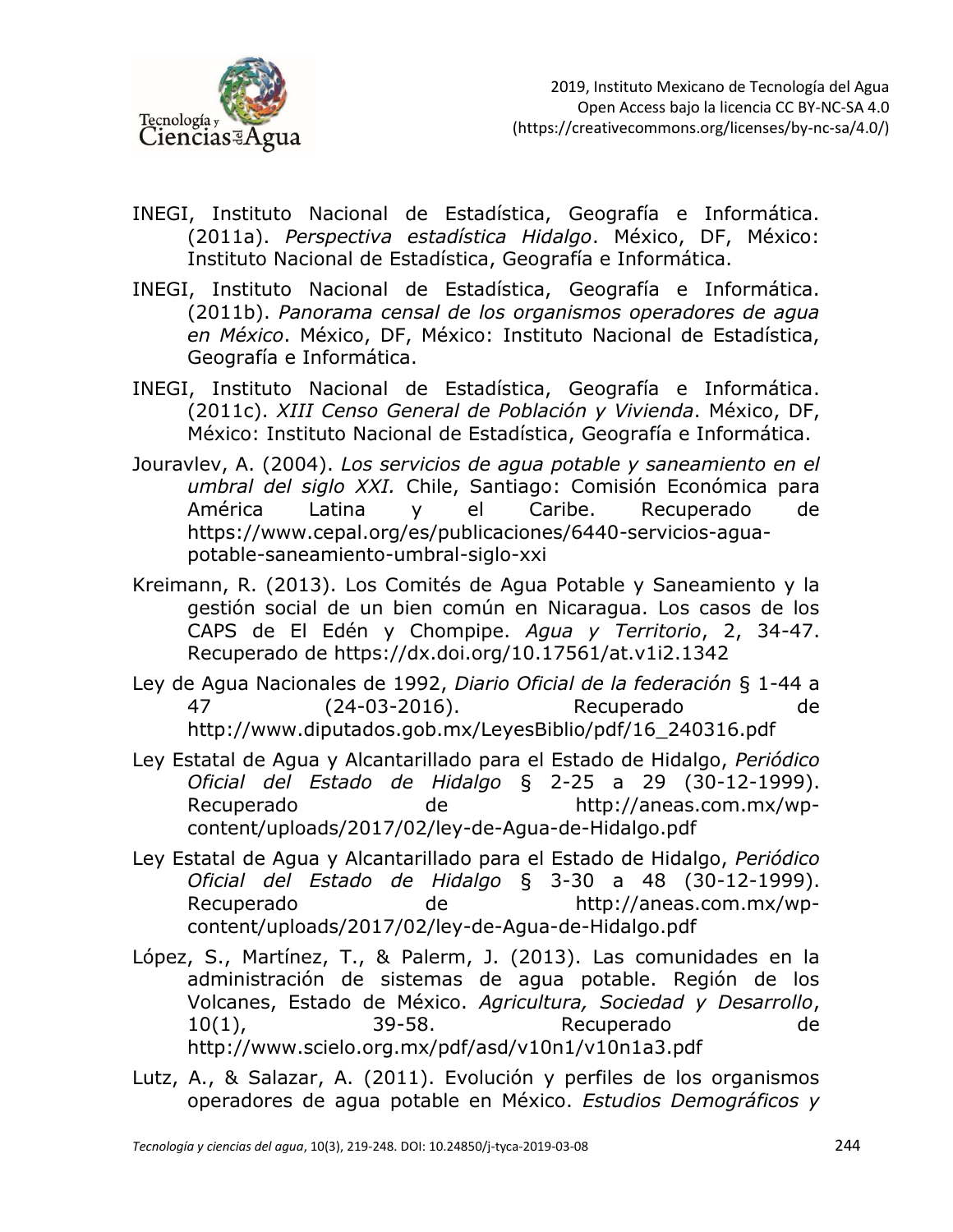

*Urbanos*, 26(3), 563-599. Recuperado de <http://dx.doi.org/10.24201/edu.v26i3.1375>

Martínez, P. (1998). El fortalecimiento del municipio como institución receptora de la descentralización. *Gestión y Estrategia*, 14, 28-38. Recuperado de http://gestionyestrategia.azc.uam.mx/index.php/rge/article/view/ 340

- Mejía, L., & Kauffer, E. (2008). Historia de una descentralización fracasada. En: Soares, D., Vargas, S., & Nuño, M.R. (eds.). *La gestión de los recursos hídricos; realidades y perspectivas* (T. 1, pp. 343-373). México, DF, México: Instituto Mexicano de Tecnología del Agua.
- Nicolas-Artero, Ch. (2016). Las organizaciones comunitarias de agua potable rural en América Latina: un ejemplo de economía substantiva. *Polis, revista latinoamericana*, 15(45), 165-189. Recuperado de https://journals.openedition.org/polis/12107
- Ostrom, E. (2011). Prefacio. En: Vagliente, P. (coord.). *Modelos de gobernabilidad democrática para el acceso al agua en América Latina* (pp. 6-7). Córdoba, Argentina: Fundación AVINA. Recuperado de http://www.grupopertiga.org/publication/modelosde-gobernabilidad-democratica-del-aguaen-america-latina/
- Palerm, J. (2014a). Gestión de sistemas de agua de uso doméstico en comunidades rurales. *La Jornada del Campo*, 80, 1-2. Recuperado de http://www.jornada.unam.mx/2014/05/17/cam-riego.html
- Palerm, J. (2014b). Derecho humano al agua, derechos de aguas, ordenamiento territorial, tecnología y administración. En: López, R., Martínez, J. L., & López, E. (coords.). *Viabilidad y barreras para el ejercicio del derecho humano al agua y saneamiento en México* (pp. 189-196). México, DF, México: Instituto Mexicano de Tecnología del Agua.
- POEH, Periódico Oficial del Estado de Hidalgo. (1999). Ley Estatal de Agua y Alcantarillado para el Estado de Hidalgo. Pachuca: Hidalgo. *Periódico Oficial del Estado de Hidalgo* del 30 de diciembre de 1999.
- Pimentel, J. L., Velázquez, M., & Palerm, J. (2012). Capacidades locales y de gestión social para el abasto de agua doméstica en comunidades rurales del Valle de Zamora, Michoacán, México.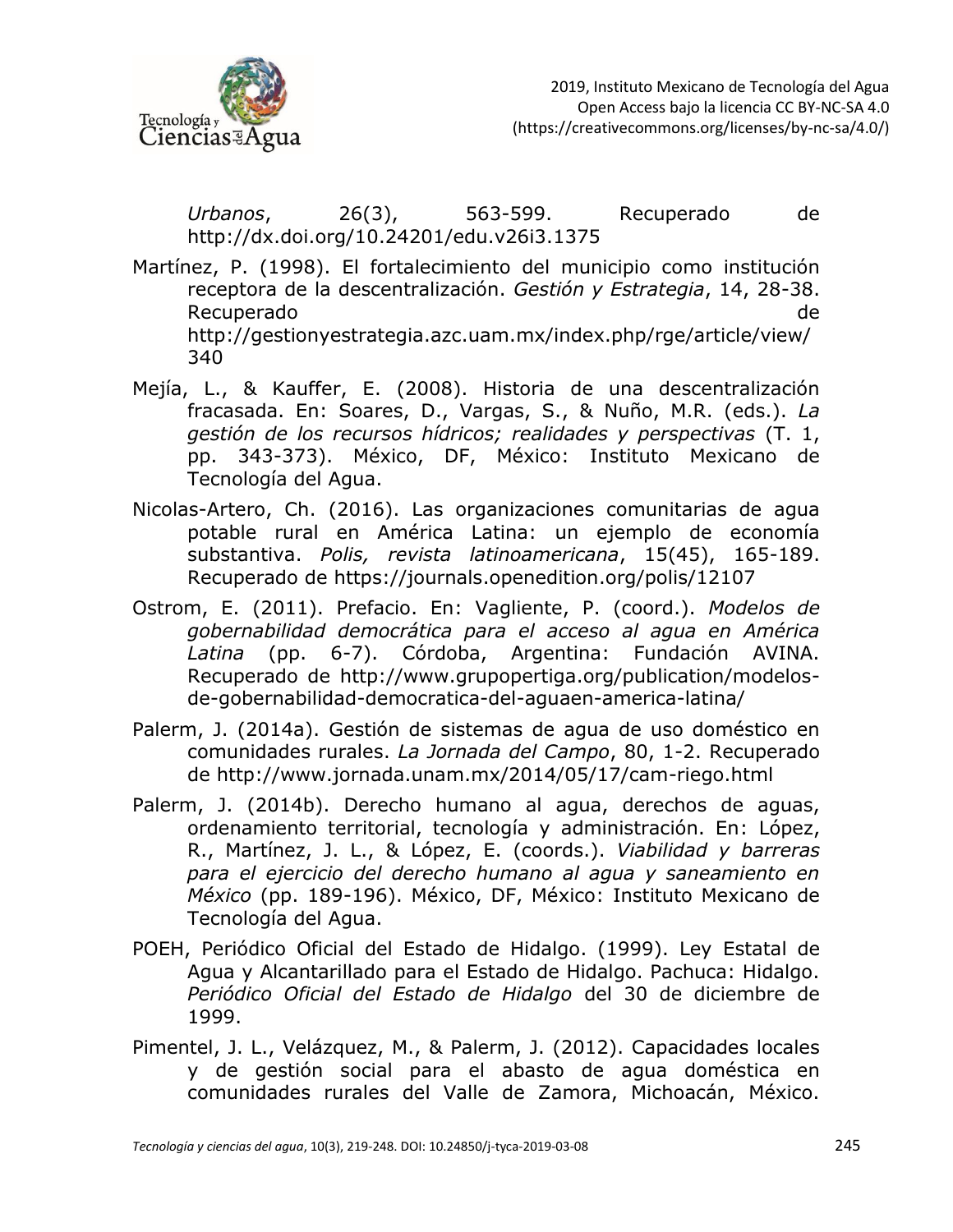

*Agricultura, Sociedad y Desarrollo*, 9(2), 107-121. Recuperado de http://www.scielo.org.mx/pdf/asd/v10n1/v10n1a3.pdf

- Pineda, N. (1998). La municipalización de los servicios de agua potable y alcantarillado. *Gaceta Mexicana de Administración Pública Estatal y Municipal*, 60, 91-97.
- Pineda, N. (2002) La política urbana de agua potable en México: del centralismo y los subsidios a la municipalización, la autosuficiencia y la privatización. *Región y Sociedad*, 14(24), 41-69. Recuperado dehttps://regionysociedad.colson.edu.mx:8086/index.php/rys/arti cle/view/698/860
- Pineda, N. (coord.) (2006). *La búsqueda de la tarifa justa. El cobro de los servicios de agua potable y alcantarillado en México*. Hermosillo, México: El Colegio de Sonora.
- Pineda, N. (2008). Nacidos para perder dinero y derrochar agua. El inadecuado marco institucional de los organismos operadores de agua en México. En: Soares, D., Vargas, S., & Nuño, M. R. (eds.). *La gestión de los recursos hídricos; realidades y perspectivas* (T. 1, pp. 121-150). México, DF, México: Instituto Mexicano de Tecnología del Agua.
- Rivera, J., Hernández, M., Ocampo, I., & María, A. (2017). Factores condicionantes de la buena gestión del servicio de agua potable en doce comunidades del altiplano mexicano. *Agua y Territorio*, 9, 105-116, DOI 10.17561/at.v0i9.3481
- Rodríguez, C. (2007). *Agua, municipio y sustentabilidad*. México, DF, México: Centro de Servicios Municipales Heriberto Jara A. C.
- Roemer, A. (1997). *Derecho y economía: políticas públicas del agua*. México, DF, México: Centro de Investigación y Docencia Económica.
- Romero, P. (2007). Descentralización y retiro del Estado: ¿mecanismos parar gestionar sustentablemente el agua? *Gestión y Política*  Pública, 16(1), 29-59. Recuperado de http://www.gestionypoliticapublica.cide.edu/num\_anteriores/Vol.X VI\_No.I\_1ersem/Patricia\_Romero\_Lankao.pdf
- Salazar, A. (2016). *Fugas de agua y dinero. Factores políticoinstitucionales que inciden en el desempeño de los organismos operadores de agua potable en México*. Hermosillo, México: El Colegio de Sonora.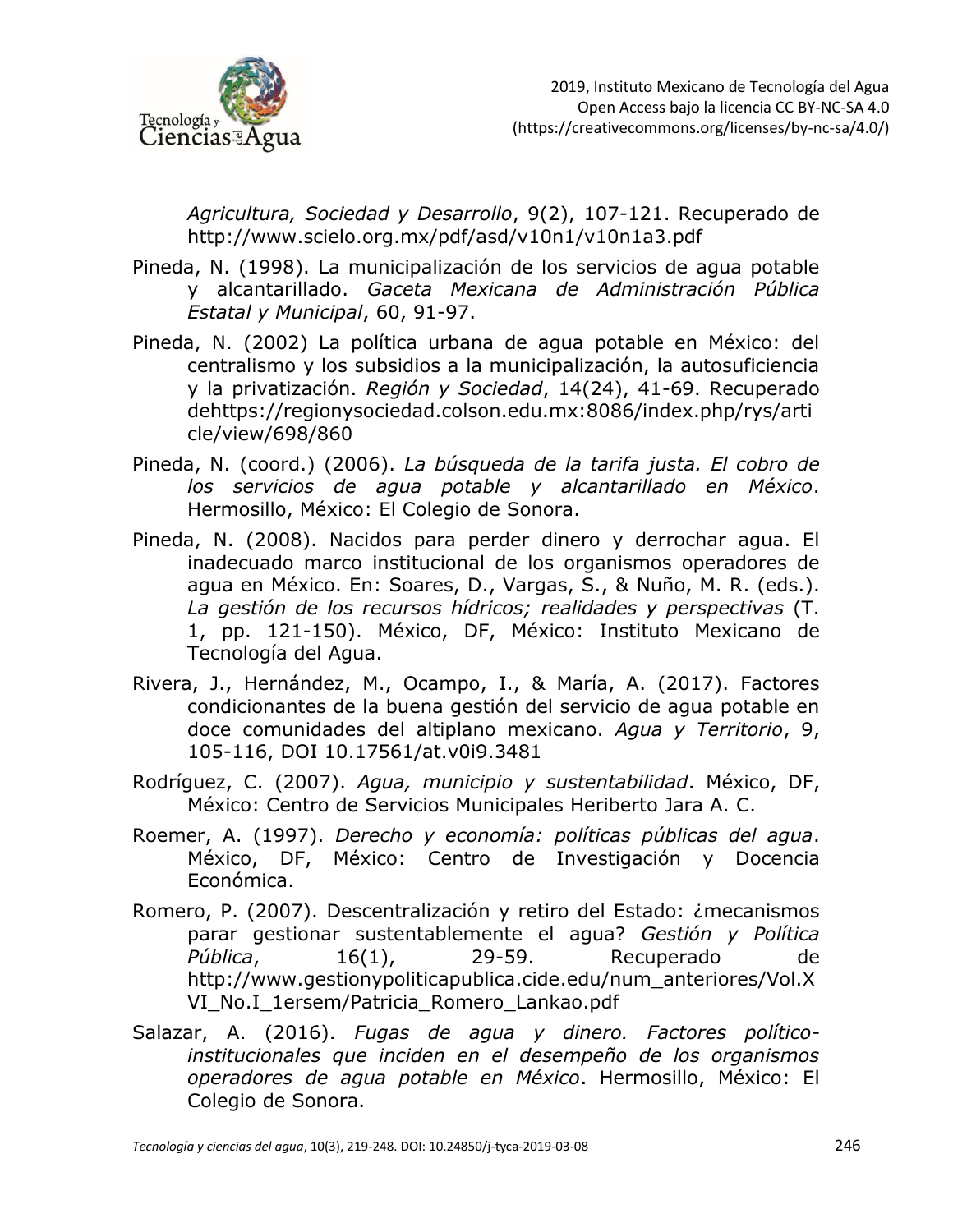

- Saldivar, A. (2007). *Las aguas de la ira: economía y cultura del agua en México, sustentabilidad o gratuidad*. México, DF, México: Universidad Nacional Autónoma de México.
- Sandoval, A. (2011). Entre el manejo comunitario y gubernamental del agua en la Ciénega de Chapala, Michoacán, México. *Agricultura, Sociedad y Desarrollo*, 8(3), 367-385. Recuperado de https://www.colpos.mx/asyd/volumen8/numero3/asd-11-005.pdf
- SAHOP, Secretaría de Asentamientos Humanos y Obras Públicas. (1981). *Entrega de los sistemas de agua potable y alcantarillado a los gobiernos de los estados*. México, DF, México: Secretaría de Asentamientos Humanos y Obras Públicas.
- SIC, Secretaría de Industria y Comercio. (1971). *IX Censo General de Población 1970*. México, DF, México: Secretaría de Industria y Comercio.
- SSA, Secretaría de Salubridad y Asistencia. (1965). *Agua potable rural*. México, DF, México: Secretaría de Salubridad y Asistencia.
- SPP, Secretaría de Programación y Presupuesto. (1985). *Antología de la Planeación en México 1917-1985* (Vol. 1). *Los primeros intentos de planeación en México 1917-1946*. México, DF, México: Fondo de Cultura Económica.
- Soares, D. (2007). Crónica de un fracaso anunciado: la descentralización en la gestión del agua potable en México. *Agricultura, Sociedad y Desarrollo*, 4(1), 19-37. Recuperado de http://www.colpos.mx/asyd/volumen4/numero1/asd-08-002.pdf
- Solanes, M. (1999). *Servicios públicos y regulación: consecuencias legales de las fallas de mercado*. Chile, Santiago: Comisión Económica para América Latina y el Caribe. Recuperado de https://repositorio.cepal.org/discover?filtertype\_5=subject&filter\_r elational\_operator\_5=equals&filter\_5=GESTI%C3%93N%20P%C3 %9ABLICA&submit\_apply\_filter=Aplicar+filtro&query=
- Solís, L. (2005). *La escasez, el costo y el precio del agua en México*. México, DF, México: El Colegio Nacional.
- Vagliente, P. (coord.) (2011). *Modelos de gobernabilidad democrática para el acceso al agua en América Latina*. Córdoba, Argentina: Fundación AVINA. Recuperado de http://www.grupopertiga.org/publication/modelos-degobernabilidad-democratica-del-aguaen-america-latina/